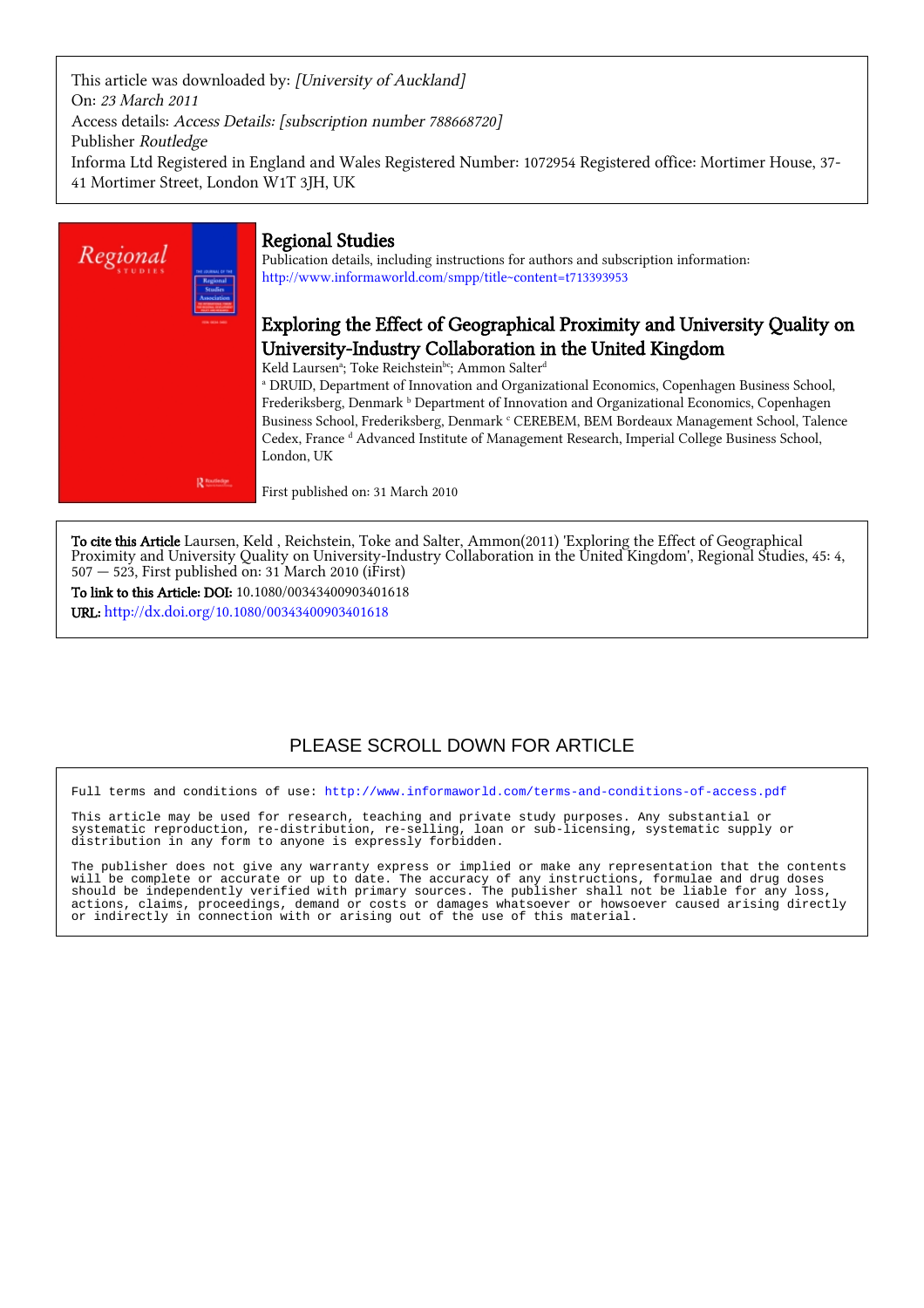# Exploring the Effect of Geographical Proximity and University Quality on University–Industry Collaboration in the United Kingdom

KELD LAURSEN<sup>\*</sup>, TOKE REICHSTEIN†‡ and AMMON SALTER§<br>\*DRUID Department of Innovation and Organizational Economics Conculagen Business School Ki

DRUID, Department of Innovation and Organizational Economics, Copenhagen Business School, Kilevej 14a,

DK-2000 Frederiksberg, Denmark. Email: kl.ino@cbs.dk

†Department of Innovation and Organizational Economics, Copenhagen Business School, Kilevej 14a,

DK-2000 Frederiksberg, Denmark

‡CEREBEM, BEM Bordeaux Management School, 680 cours de la Libe´ration, F-33405 Talence Cedex, France.

Email: tr.ino@cbs.dk

§Advanced Institute of Management Research, Imperial College Business School, South Kensington Campus, London SW7 2AZ, UK. Email: a.salter@imperial.ac.uk

(Received December 2008: in revised form September 2009)

LAURSEN K., REICHSTEIN T. and SALTER A. Exploring the effect of geographical proximity and university quality on university– industry collaboration in the United Kingdom, Regional Studies. This paper concerns the geographical distance between a firm and the universities in its local area. It is argued that firms' decisions to collaborate with universities for innovation are influenced by both geographical proximity to universities and the quality of these universities. The findings show that being located close to a lower-tier university reduces the propensity for firms to collaborate locally, while co-location with top-tier universities promotes collaboration. However, it is also found that if faced with the choice, firms appear to give preference to the research quality of the university partner over geographical closeness. This is particularly true for high-research and development intensive firms.

University–industry collaboration Geographical proximity University quality

LAURSEN K., REICHSTEIN T. and SALTER A. 探索地理毗邻性的作用以及英国大学一产业协作中大学的水平, 研究区域。 本文考察了企业与当地大学的地理空间距离。文章认为, 地理空间毗邻与大学质量是影响企业与大学进行研究协作 决策的两个因素。调查结果表明, 如果与企业相邻的是一个较低层次的大学, 这会降低企业在当地进行院校合作的 倾向; 然而, 与一流的大学择邻而居则会促进地方性协作的产生。研究同时发现, 如果面临选择, 企业优先考虑的 还是一所大学作为合作伙伴其研究水平的高低而非地理空间的远近。这一特征在高技术企业中表现尤为突出。

大学与产业合作 地理毗邻 大学质量

LAURSEN K., REICHSTEIN T. et SALTER A. Examiner l'impact de la proximité géographique et de la qualité des universités sur la collaboration industrialo-universitaire aux Etats-Unis, Regional Studies. Cet article traite de l'importance de la distance géographique entre une enterprise et les universités environnantes. On affirme que les décisions de l'entreprise quant aux possibilités de collaborer dans le domaine de l'innovation sont influencées à la fois par la proximité géographique des universités et par la qualité de ces universités. Les résultats laissent voir que la proximité des universités de rang inférieur réduit la propension des entreprises à collaborarer sur le plan local, tandis qu'un emplacement à proximité des universités de rang supérieur encourage la collaboration. Néanmoins, il s'avère aussi que, par choix, les entreprises semblent préférer un partenariat universitaire fondé sur la qualité de la recherche que sur la proximité géographique des universités. Cela vaut notamment pour les entreprises à fort niveau de recherche-développement.

Collaboration industrialo-universitaire Proximité géographique Qualité des universités

LAURSEN K., REICHSTEIN T. und SALTER A. Die Auswirkung der geografischen Nähe und der Qualität von Universitäten auf die Zusammenarbeit zwischen Universitäten und Industrie in Großbritannien, Regional Studies. In diesem Beitrag untersuchen wir den geografischen Abstand zwischen einer Firma und den Universitäten in ihrer Umgebung. Es wird argumentiert, dass die Entscheidungen von Firmen, im Bereich der Innovation mit Universitäten zusammenzuarbeiten, sowohl von der geografischen Nähe zu Universitäten als auch von der Qualität dieser Universitäten beeinflusst werden. Aus den Ergebnissen geht hervor, dass die Nähe zu einer Universität der unteren Stufe die Bereitschaft von Firmen zur lokalen Zusammenarbeit senkt, während die Nähe zu einer Universität der obersten Stufe die Zusammenarbeit fördert. Gleichzeitig stellen wir aber auch fest, dass Firmen,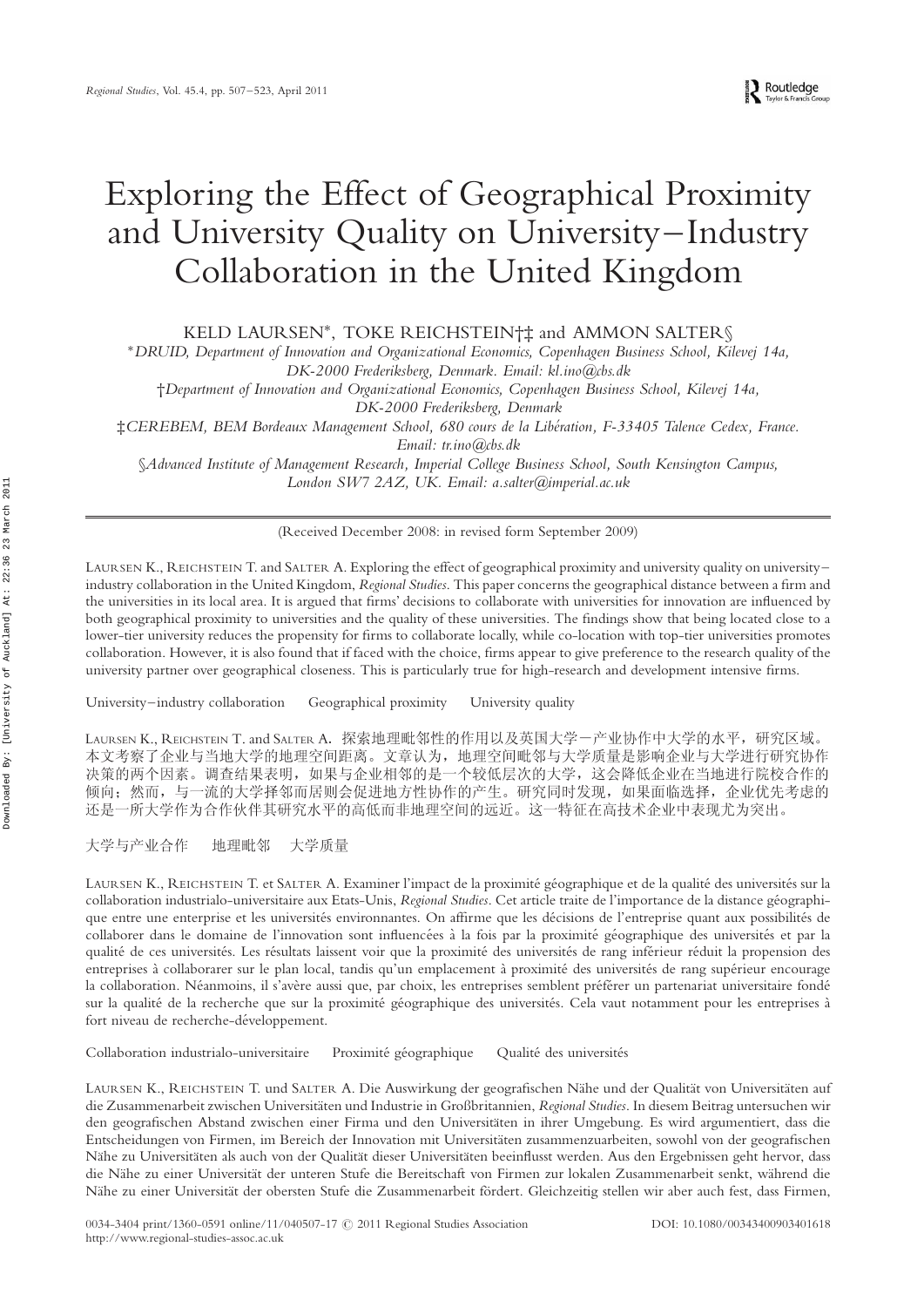508 Keld Laursen et al.

wenn sie die Wahl haben, offensichtlich der Forschungsqualität der Partneruniversität einen höheren Stellenwert einräumen als der geografischen Nähe. Dies gilt vor allem für Firmen mit einem hohen Anteil an Forschung und Entwicklung.

Zusammenarbeit zwischen Universitäten und Industrie Geografische Nähe Qualität von Universitäten

LAURSEN K., REICHSTEIN T. y SALTER A. Análisis del efecto de proximidad geográfica y la calidad universitaria en la colaboración entre la universidad y la industria en el Reino Unido, Regional Studies. Este artículo trata sobre la distancia geográfica entre una empresa y las universidades en su comunidad. Sostenemos que las decisiones de las empresas de colaborar con universidades para la innovación están influenciadas por la proximidad geográfica a las universidades y la calidad de las mismas. Los resultados muestran que si una empresa está ubicada cerca de una universidad de nivel inferior, se reduce su predisposición a colaborar localmente, mientras que estar ubicado cerca de una universidad de nivel superior fomenta la colaboración. Sin embargo, también observamos que si tienen la opción de elegir, parece que las empresas dan preferencia a la calidad de investigación de la universidad socia en vez de la proximidad geográfica. Este hecho se pone particularmente de manifiesto en empresas con alto nivel de investigación y desarrollo.

Colaboración universidad-industria Proximidad geográfica Calidad universitaria

JEL classifications: C25, D83, O31, R12

#### INTRODUCTION

Universities play diverse roles in the economic system: they educate and train talented problem-solvers; they are the setting for most of the basic research undertaken in the economy; they provide cultural amenities to a local area; and they are sites, in their own right, of important economic activity (BOK, 2003; CHARLES, 2006). Given these roles, universities, which are often seen as crucial resource endowments within regions, are central to the creation and support of regional competitive advantages (GODDARD and CHATTERTON, 1999). Universities also may provide direct assistance to industrial firms in their innovative activities, providing advice, contacts or even ideas that can help firms to identify and incorporate valuable external knowledge into their innovation processes (CHESBROUGH et al., 2006; MOWERY et al., 2001). Research shows that firms with the ability to build links with university research may conduct more productive technological search (FLEMING and SORENSON, 2004), gain higher status and value from the commercial exploitation of their knowledge (ZUCKER et al., 1998), and even may be more likely to innovate (FELDMAN, 1994).

Given the importance of universities for innovation, there has been much research effort to understand better the determinants of university–industry relationships (for example, AGRAWAL and HENDERSON, 2002; BEISE and STAHL, 1999; COHEN et al., 2002; HENDERSON et al., 1998; JAFFE et al., 1993; LAURSEN and SALTER, 2004; LINK and SCOTT, 2005; MOHNEN and HOAREAU, 2003; MUELLER, 2006; PAVITT, 1991; and ROSENBERG, 1990). This body of work explores the range of factors and motivations that lead some firms towork with universities. It examines the character of the relationships between universities and industrial firms, including the types of knowledge exchanged in the innovation process. A part of this broad literature focuses on the geography of university–industry relationships (for example, ABRAMOVSKY et al., 2007; ARUNDEL and GEUNA, 2004; BRAUNERHJELM, 2008; BRESCHI and LISSONI, 2001; FELDMAN, 1994; JAFFE, 1989; and MANSFIELD and LEE, 1996). This subset of the literature examines the important positive aspects of geographical proximity between firms and universities.

While it is not disputed that geography is an important determinant of firms' collaborative behaviour for innovation, this paper argues and substantiates empirically that the relationship between geographical proximity to a university and a firm's propensity to collaborate with a local university in the innovation process is influenced by both physical distance and the research quality of the local university. It is argued that a firm's decision to collaborate with its local university is more likely if this is one of the top-tier universities. Accordingly, it can be conjectured that geographical distance to the nearest top-tier university is positively related to the firm's propensities to collaborate with a local university, and that there is no or even a negative relationship between geographical distance to the nearest low-tier university and the propensity to collaborate locally. Based on three 'classes' of universities in terms of research quality, this paper provides overall empirical support for these ideas. Yet, while the findings indicate that the first-best choice – from the firms' point of view – is to collaborate with a local, top-tier university, in the absence of a high-quality local university, the second-best choice would seem to be collaborating with a non-local (presumably high-quality) university rather than cooperating with a local, lower-tier university. In addition, this study shows that firm–university relationships are moderated by research and development (R&D) intensity: firms with above-average R&D intensity are less prone to collaborate with (high-quality) local universities compared with firms with below-average R&D intensity. In other words,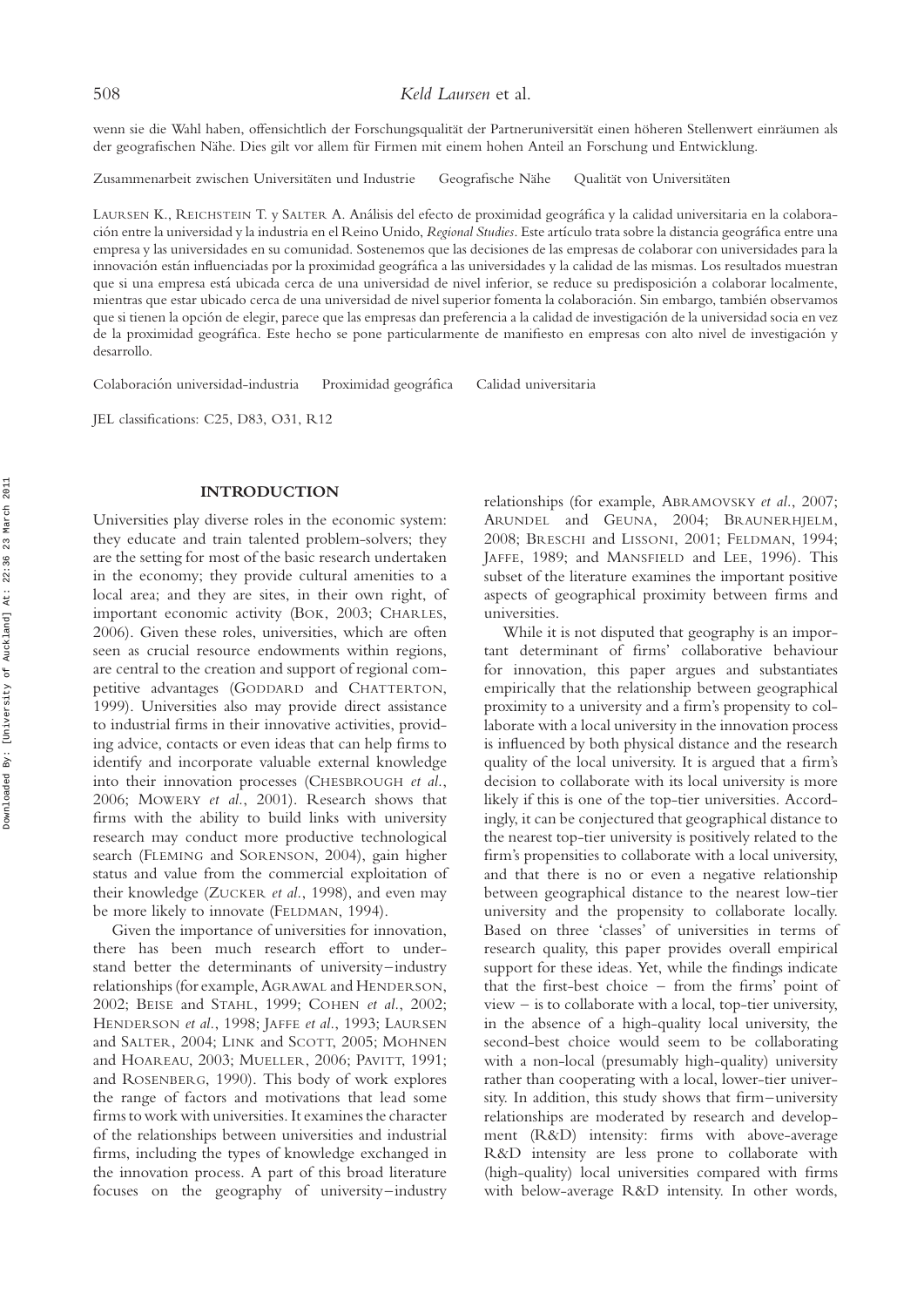geographical proximity matters more for firms with lower absorptive capacity.

The empirical approach in the present paper involves combining data from a number of rich sources, including the 4th UK Innovation Survey, the UK's Research Assessment Exercise (RAE) 2001, and information on regional economic and labour resources. In order to calculate geographical distances, postcode grid data from GRIDLINK and Euclidean geometry are employed. The means of estimation is a nested logit model. The paper is structured as follows. The next section reviews the extant literature and produces a set of theoretical expectations. This is followed by a section that describes the data and methodology; and a results section. The final section provides conclusions and a discussion.

## THE ROLE OF GEOGRAPHY IN UNIVERSITY– INDUSTRY COLLABORATION

Since the work of JAFFE (1989), there has been a strong focus on exploring the role of geographical proximity in shaping the relationship between private innovative activities and university research. Examining the extent of R&D spillovers at US state level, Jaffe found that corporate patenting responds positively to knowledge from academic research, providing evidence of the importance of geographical proximity in shaping patterns of university–industry interaction. Using an alternative measure of innovative output – taken from the US Small Business Administration innovation database – FELDMAN (1994) shows that regional innovativeness is correlated with geographical concentration of industrial and university R&D expenditure. This suggests that the co-location of complementary resources can provide increased opportunities for commercialization. Moreover, these results support the notion that university R&D activities can improve the technological opportunities in the region, providing an argument for public support for industrial R&D (BRESCHI and LISSONI, 2001; RODRIGUEZ-POSE and CRESCENZI, 2008).

These studies are consistent with the broad range of work on the continuing importance of geography in shaping innovative behaviour (BATHELT et al., 2004; COOKE, 2001; MASKELL, 2001; MORGAN, 2004; STORPER and SCOTT, 1995; STORPER and VENABLES, 2004). This research tradition emphasizes the key role of geographical proximity in facilitating knowledge exchange. In other words, 'the more knowledgeintensive the economic activity seems to be, the more geographically clustered it tends to be' (ASHEIM and GERTLER, 2004, p. 291). Central to this perspective is the fact that territorial innovation systems create ecologies of knowledge, where knowledge exchange is sustained and supported through face-to-face contact, enabling the formation of 'swift trust'

between different actors and creating informal traditions of reciprocity and mutual understanding (BROWN and DUGUID, 2000; GERTLER, 2001; MORGAN, 2004).

As BOSCHMA (2005) suggests, however, geographical (or physical) proximity alone is not enough to ensure collaboration or learning; other forms of proximity (in particular, cognitive, social, organizational, and institutional) may need to be present to enable successful knowledge exchange. However, in many cases, geographical proximity helps foster other forms of proximity (BOSCHMA, 2005). In the case of university–industry collaboration for innovation, social proximity is especially pertinent. Social proximity can be defined in terms of:

socially embedded relations between agents at the microlevel. Relations between actors are socially embedded when they involve trust based on friendship, kinship and experience.

#### (BOSCHMA, 2005, p. 66)

As MORGAN (2004, p. 12) explains, geographical proximity is important for knowledge exchange, especially when knowledge is 'person-embodied, concept-dependent, spatially sticky and socially accessible only through direct physical interaction'. This can be interpreted to mean that when knowledge has these key characteristics, geographical proximity may strongly facilitate cognitive and social proximity. Certainly, interactive learning and knowledge transfer between firms and universities, via collaboration for innovation, arguably involves this type of knowledge. In particular, much of the knowledge held by universities is 'sticky' and its transfer often requires extensive personal contact (PAVITT, 1991). Face-to-face contact is required, for example, to enable individuals to pass on the knowledge emerging from research activities that are still fluid and only partially formed (STORPER and VENABLES, 2004). Also, firms need to find ways to establish common interests and align incentives with their academic partners, which can only be done by 'being there' in order to establish a common background and shared set of expectations and understandings about the nature of the collaboration (GERTLER, 1995). Moreover, mutual concerns over the maintenance of reputation in the local setting can induce different actors with common backgrounds to form bonds quickly with one another. Trust can help to mitigate the problems of opportunism and lower the costs of writing contracts for knowledge sharing (NOOTEBOOM, 2002). This may be especially important in the context of university–industry collaboration where different norms and incentives often lead to clashes and disputes over the direction of research and the timing of disclosure of research findings (DASGUPTA and DAVID, 1994).

A geographically proximate university–industry link allows firms access to the research community's 'information network' – the local university partner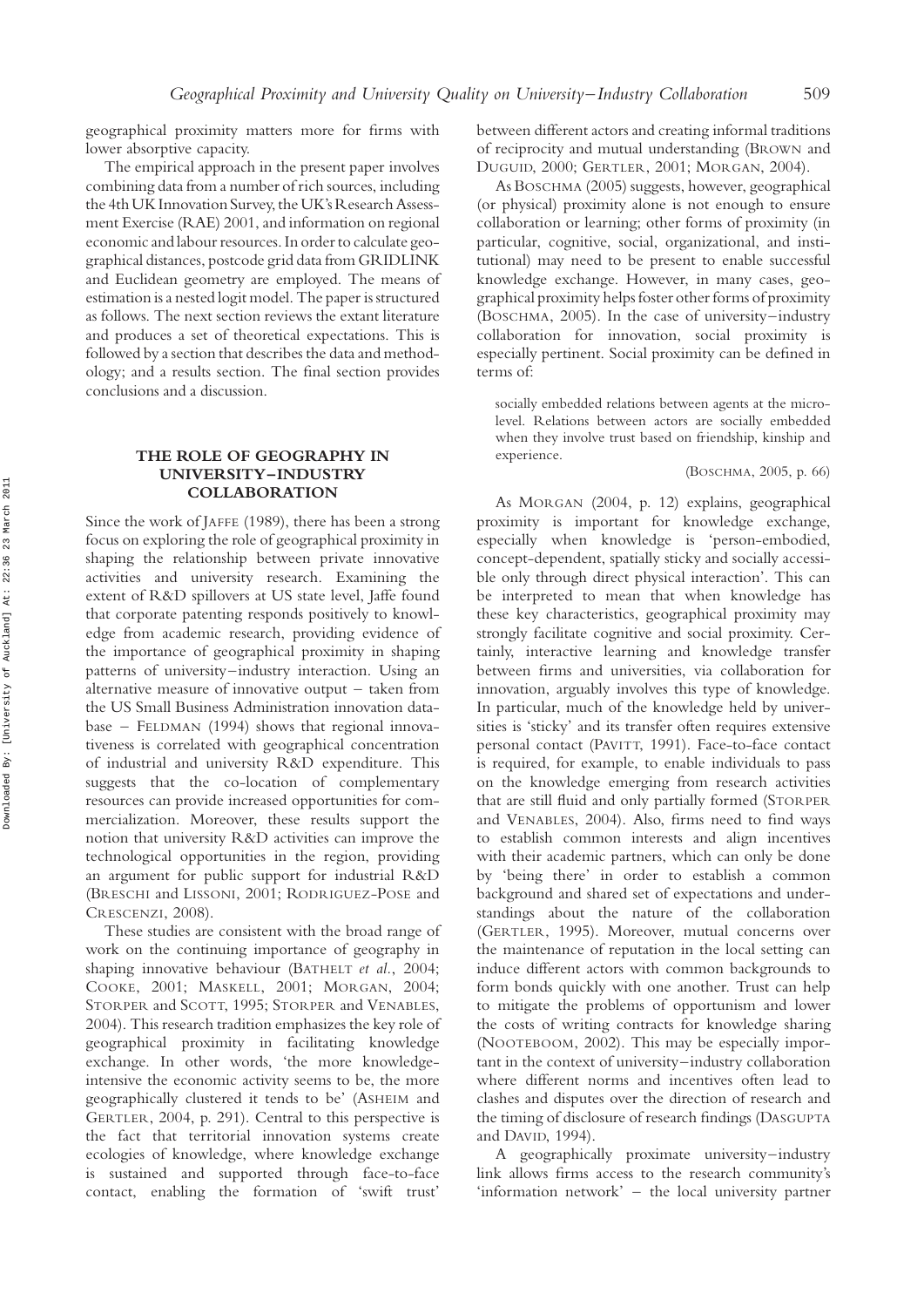being the necessary point of entry, which builds the goodwill and trust necessary for learning and productive knowledge sharing (ROSENBERG, 1990). In order to gain access to university knowledge and the related networks, firms often need to invest considerable resources to build and maintain their university links through sponsored research, studentships, access to equipment, etc. (GARCIA-ARACIL and FERNANDEZ DE LUCIO, 2008). In support of the arguments on the continuing importance of geographical proximity in shaping university–industry collaboration, there is a range of empirical studies on the importance of geographical proximity for university–industry links. ARUNDEL and GEUNA (2004) examine the role of geographical proximity in determining university–industry collaboration in terms of the type of knowledge being accessed. They find that when codified knowledge is involved in the interaction, physical closeness to the public science base is relatively less crucial. However, when the knowledge is tacit – and personal contact is necessary to make the exchange possible – the importance of geographical proximity is essential. Geographical proximity is defined by the importance firms give to the knowledge obtained from domestic versus foreign sources. FABRIZIO (2006) uses a sample of biotechnology and pharmaceutical firms to examine the relationship between the number of citations to universities in firms' patents. Using a measure of minimum distance between a university and the focal firm, Fabrizio finds that the greater this distance, the lower will be that firm's rate of exploitation of public science. On the university's side, MCFADYEN and CANNELLA (2005) find that university researchers who look beyond the university for knowledge exchange partners that are geographically close have higher academic impacts than those scientists who collaborate only with scientists within their universities or with partners in very distant locations.

ABRAMOVSKY et al. (2007) explore the relationship between the location of private sector R&D laboratories and university research departments in the UK. Using industry R&D data and data from the UK Research Assessment Exercise (RAE), the authors construct measures of the presence of business sector R&D activity at postcode level, for 111 postcode areas. The empirical results provide strong evidence of co-location in pharmaceutical R&D: the location of firms is disproportionately close to relevant university research, especially RAE 5- or 5<sup>\*</sup>-rated chemistry departments. There is also some evidence of co-location for lowerlevel departments and machinery and communications equipment firms. The present study builds on this work, but instead of studying co-location decisions, it explores the decisions to collaborate for innovation and uses a more precise distance measure than that employed by Abramovsky et al.

MANSFIELD and LEE (1996) wrote a seminal piece on the role and nature of geographical distance in the relationship between research and industrial practice. They found that the probability of a firm funding academic R&D at a particular university is inversely related to the distance between the firm and the university. According to Mansfield and Lee, shorter distances facilitate interaction, lowering the costs of knowledge exchange. They looked especially at the effect of quality of university faculty on the propensity of firms to support academic R&D, finding that geographical proximity is particularly important for universities with 'adequate to good or marginal' facilities whose chances of industry support are low if they are located more than 100 miles from the firm. Although Mansfield and Lee broke new ground in examining how the importance of geographical proximity to collaboration differs according to the quality of the university, they employed rather broad distance measures (less than 100 miles away, 100–1000 miles away, and over 1000 miles away) and their firm sample was rather limited (some seventy-seven firms).

The present paper follows the previous literature in arguing that university–industry collaboration is related to geographical proximity, but it uncovers the more complex relationship, exploring the trade-offs between quality and proximity that firms face when choosing to work with universities. A firm must first decide whether or not to collaborate with a university, and it seems that, for most firms, setting up formal collaboration arrangements with universities is simply too difficult. Evidence from the European Innovation Surveys indicates that most firms choose not to cooperate, with fewer than 4% of European firms engaging in active collaboration for innovation with universities. $\frac{1}{1}$  It is also not clear whether geographical proximity to a university plays the central role in the decision to collaborate: firm-level factors, such as size and R&D intensity, are liable to be more influential.

Once the decision to collaborate has been made, firms have a wide choice of collaboration partners. As suggested above, in the face of institutional barriers, firms are likely to seek university partners that are geographically proximate to enable face-to-face contact to resolve problems and facilitate the formation of trust. Indeed, successful innovation collaboration with universities can take many different forms, from high informal knowledge sharing to formal and binding contractual research relationships (D'ESTE and PATEL, 2007). Accordingly, firms often exploit a range of mechanisms, such as contract and joint research, student training, and placements. Creating and sustaining these types of interactions can be costly for firms in terms of managerial time and resources, but may provide access to rare and valuable resources, such as knowledge networks, knowledge on specific new technologies, and skilled problem-solvers, all of which provide competitive advantage. This would seem to indicate a preference for a geographically proximate university collaboration partner regarding innovation.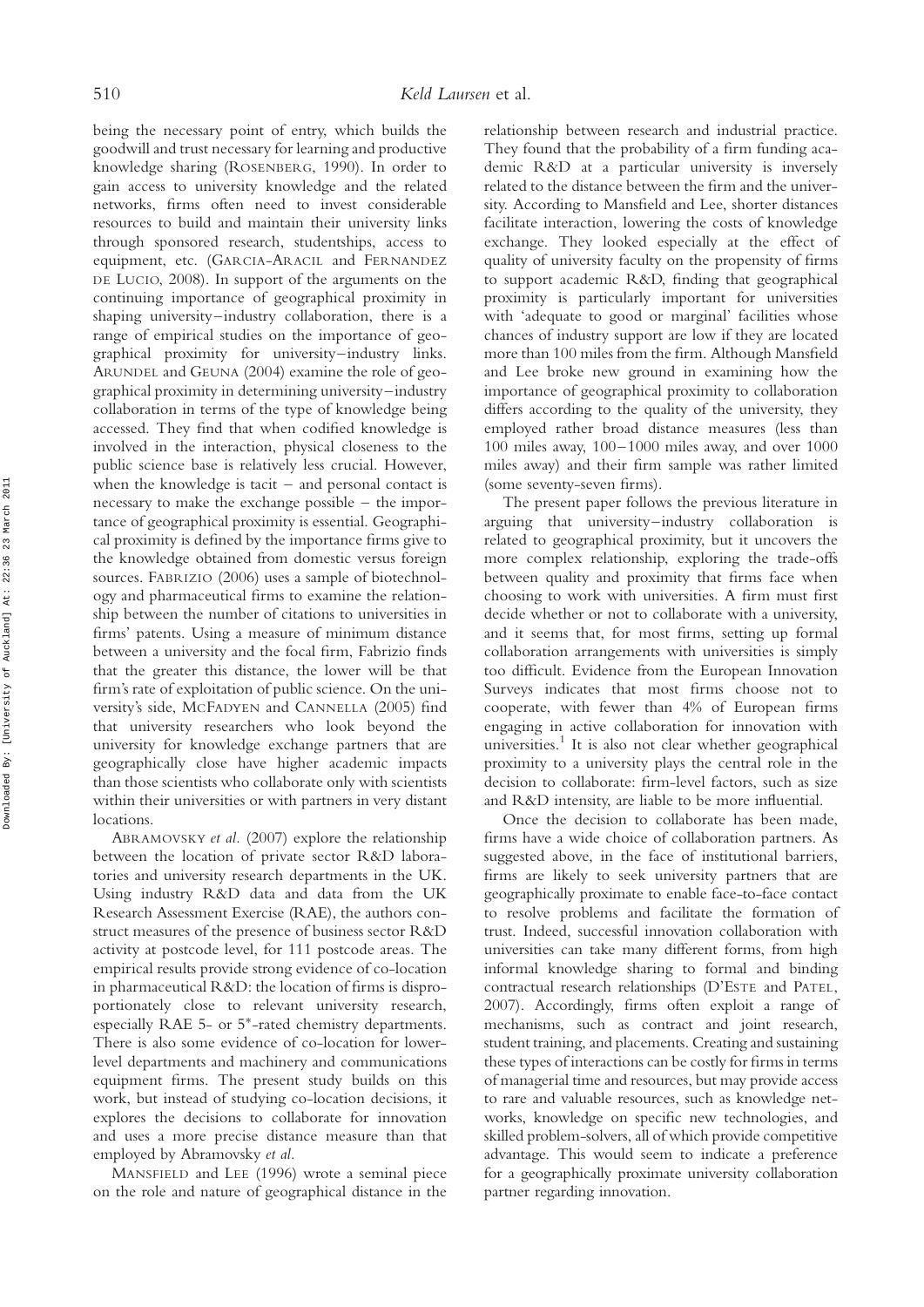However, not all universities are endowed equally with resources and networks. The most valuable resources are likely to be concentrated in wellendowed, top-tier universities. For example, in 2006/ 2007 in England, the top ten research-active universities accounted for over 50% of total university research income (HIGHER EDUCATION STATISTICAL AGENCY (HESA), 2009). Moreover, in 2006/2007, the research income of the highest funded university in England, Cambridge, was equal to the combined research funding of eighty-four other English universities. In part, these figures are consistent with the idea that lower-tier universities specialize in teaching and community outreach programmes and receive modest research funding, reflecting their research effort. Although teaching and outreach activities can make a critical contribution to the economy, they are unlikely to offer the same rewards to innovation collaborators as are offered by research-intensive universities. In addition, given the problems that firms face in building and sustaining collaborations with universities for innovation, the potential benefits of cooperation with a lower-tier university may not justify the costs involved in overcoming the general reluctance to partner with universities. Therefore, given a choice of partners, firms will prefer to collaborate with top-tier universities.

Based on the advantages of local collaboration and the need in some cases for high-quality university research as an input to the innovation process, it can be expected that firms will prefer, if possible, to collaborate with local, top-tier universities. However, for many firms, the local universities are of lower quality, in which case the disadvantages of more distant links may be offset by the availability of state-of-the-art knowledge appropriate to a given innovation project, in a more distant, but high-quality university. Indeed, as BRESCHI and LISSONI (2001) argue, although face-to-face contact will be required in more distant collaborations as well, the benefits of non-local university knowledge may outweigh the high costs of such interactions:

Particularly for firms located in regions and cities with a relatively small accumulation of knowledge, the development of relationships with universities and other firms (suppliers and customers) located in higher-order urban centres is a key factor in determining success in the development of new products and processes. The most dynamic and innovative firms look for knowledge embodied in engineers and scientists wherever they are available, and not necessarily constrained in this by geographical barriers.

(p. 999; original emphasis)

This quotation suggests that in university–industry interaction involving the most advanced firms, geographical proximity may be only a secondary concern. That is, when firms have high levels of absorptive capacity (COHEN and LEVINTHAL,  $1990$ ),<sup>2</sup> they will be better able to detect and orchestrate collaboration

for innovation with universities over larger geographical distances. In this case, what is of central importance is where the required state-of-the-art knowledge can be found. Less advanced firms, on the other hand, may not have the capacity to search for and coordinate collaboration with geographically distant high-quality universities. Also, it may be that the benefits of collaborating with a high-quality university partner are more substantial for firms with higher levels of absorptive capacity, which typically are better at assimilating external state-of-the-art knowledge. Against this backdrop – and given the higher costs of non-local collaboration – one would expect firms with low levels of absorptive capacity to be more likely to choose local university partners, and that firms with higher levels of absorptive capacity would be less inclined to confine their choice of a university partner to the local area. In the present setting, this translates into the hypothesis that firms with high R&D intensity will rely less on distance in collaboration for innovation than firms with lower absorptive capacity.

In sum, it is expected that geographical distance to the nearest top-tier university will be positively related to firms' propensities to collaborate with local universities. However, this effect is likely to be much stronger for firms with low rather than high absorptive capacity. Also, it is expected that there will be no or even a negative relationship between geographical distance to the nearest lower-tier university and the firm's propensity to collaborate with a local university. This is because lower-tier universities may offer fewer rewards in terms of innovation collaboration, when set against the high costs to the firm of building and managing these formal relationships.

#### DATA, METHOD, AND THE MEANS OF ESTIMATION

#### Data

The analysis draws on a range of rich data sets. First, The 4th UK Innovation Survey, which was implemented in 2005 and covers the period 2002–2004, is based on the ORGANISATION FOR ECONOMIC CO-OPERATION AND DEVELOPMENT'S (OECD) Oslo Manual: Guidelines for Collecting and Interpreting Innovation Data (2005) and the Eurostat Community Innovation Survey (CIS). It asks firms about their innovative activities, including questions on sources of knowledge for innovation. The innovation survey was sent by post to over 28 000 business units based on a sample of firms created by the Office of National Statistics (ONS). The sample includes only firms with over ten employees, but covers all sectors in the economy. In order to ensure adequate regional and industry response rates, the ONS carried out a census of all firms with over 250 employees and a stratified sample of firms with fewer than 250 employees. The small and medium-sized firms were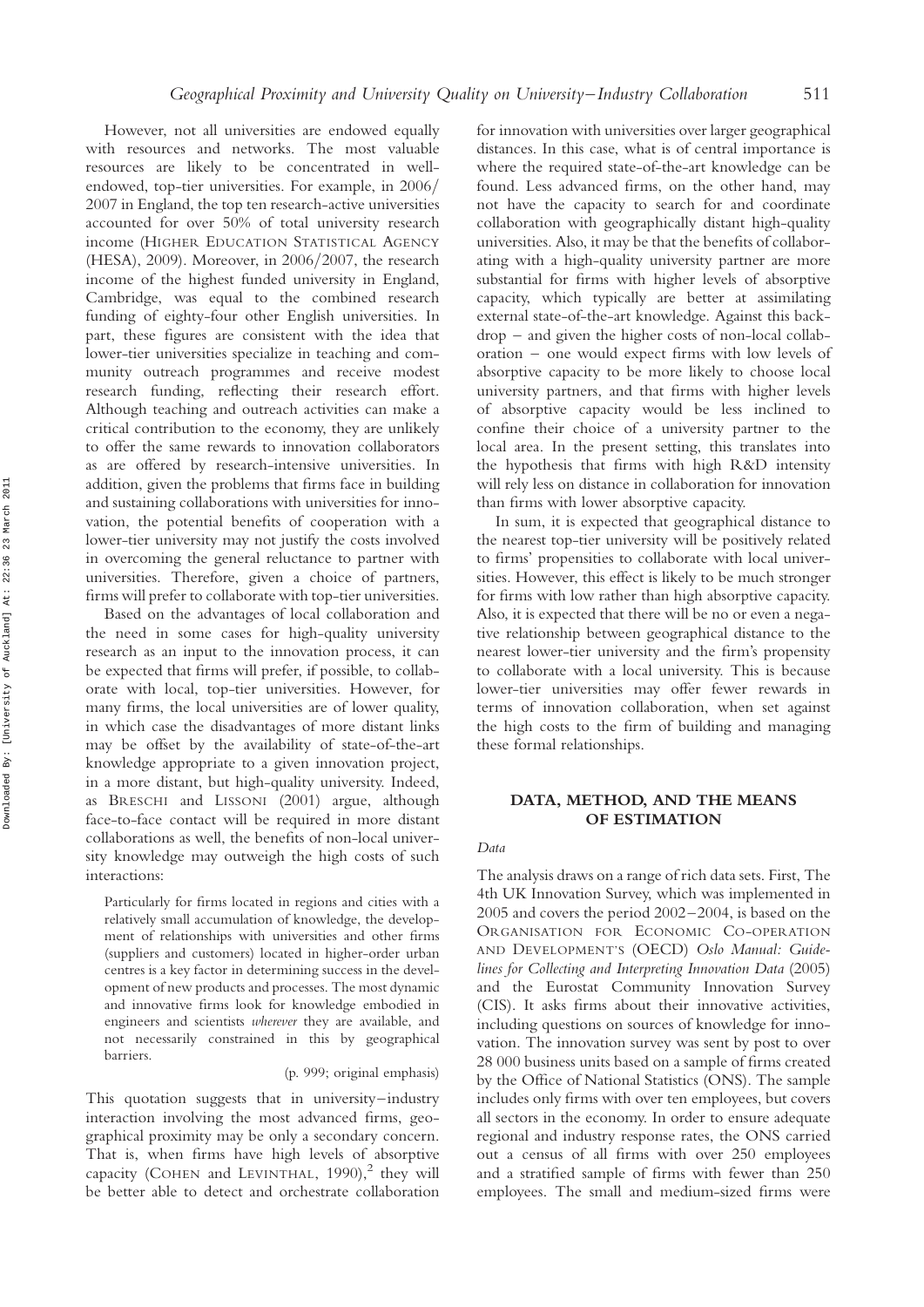sampled from twenty-three industries and twelve regions, using information from the ONS Inter-Departmental Business Register (DEPARTMENT OF TRADE AND INDUSTRY (DTI), 2005a, p. 12). Although participation was voluntary, the survey achieved a response rate of 58%. The response rates for different sectors, regions, and size classes are consistent with the overall response pool (ROBSON and ORTMANS, 2006). To avoid bias due to the fact that not all firms pursue innovation as a strategy, those firms that did not make active efforts to innovate during the period of the survey were excluded. Included were firms with abandoned process or product innovation projects and a previous engagement in innovation activities, excluding only those where no evidence was found of innovative activity (that is, 7350 firms). The result was a sample of 8724 firms with non-missing values, with evidence of engagement in past or current innovative activities.<sup>3</sup>

In order to calculate distances between firms and universities, GRIDLINK was used, which links grid values to postcodes. The geographical positioning accuracy of these grid values is within 100 metres. The grid values allow an estimation of the linear distance between two grid points using the postcodes; based on this information, the geographical distance between each firm in the innovation survey and all universities in the UK can be measured.

Data from the RAE 2001, provided by HESA, were used to assess the research quality of university departments. The RAE is a government initiative designed to assess the research quality of universities in the UK. It is the key mechanism for allocating central research funding under the 'dual-support' system, which also includes research council funding. The RAE has been conducted every five years and entails every department within the university sector providing detailed information on its research income, publications, and staff. Expert assessment is made by scientific panels whose members judge the research outputs of each 'unit of assessment' as well as the general research environment and esteem. In 2001, the RAE produced 2597 research assessment scores for 184 institutions. Each unit of assessment was awarded a score from  $1$  to  $5^*$ , with 5\* representing international excellence. The overall 'research-quality' score of a university can be created by examining the share of all university staff who were assessed as being internationally excellent (5 and 5<sup>\*</sup> in the RAE scoring system). This measure was used to define and assess the research quality of the universities. The authors obtained a sample of ninety-nine universities with at least 100 full-time-equivalent academic staff divided into three tiers: the first tier included the ten leading research universities; the second tier included the next forty universities; and the third tier included the remaining forty-nine universities (for a full list, see Table A1 in the Appendix). In the leading research universities, 50% of their staff are located in 5- and 5<sup>\*</sup>-rated departments, whereas third-tier

universities often had fewer than 10% of their staff operating at this level.

Finally, several variables from the regional data sets were exploited to examine the impact of the regional endowment on collaborative activities, from publicly available ONS regional data on gross value added by region and National On-line Manpower Information System (NOMIS) labour market data records, and information on patents and R&D expenditures by region from Eurostat's REGIO database.

#### Measures

Dependent variables. In order to obtain a measure of industry collaboration with universities, the authors drew on the responses to a question on the UK Innovation Survey on formal collaboration for innovation that asked: 'Did your enterprise co-operate on any of your innovation activities with other enterprises or institutes during the three-year period 2002–2004?' The questionnaire defined innovation cooperation as:

active participation with other enterprises or noncommercial institutions on innovation activities. Both partners do not need to commercially benefit. Exclude pure contracting out of work with no active co-operation. (DTI, 2005b, p. 8)

The survey also asked firms whether they collaborated with a range of external partners, and to indicate the location of each of these partners. The questionnaire distinguishes between seven types of collaborative partners, including 'universities or other higher education institutions', and four different locations ('Local/ regional within the UK', 'UK national', 'Other Europe', and 'All other countries'). This information allowed the construction of a variable representing whether a firm collaborates with a local university ('local' being defined as within a radius of approximately 100 miles from the firm), a non-local university (more than 100 miles from the firm), or does not collaborate with a university.

Independent variables. The measures of geographical distance focus on the distance between the focal firm and all major UK universities. The first is a simple distance measure based on the log distance between the firm and the nearest university measured in miles (–log of the distance to the closest university). The logarithmic transformation ensures that the results are not determined by skewed or high values based on longer distances. The second set of measures is based on the log of the distance from the focal firm to universities of different levels of research quality: the distance to the nearest first-, second-, and third-tier university, respectively. It should be noted that all distance measures are 'as the crow flies' and take no account of actual travel times or local amenities, such as airports, motorways, etc. Also, the distance measures are not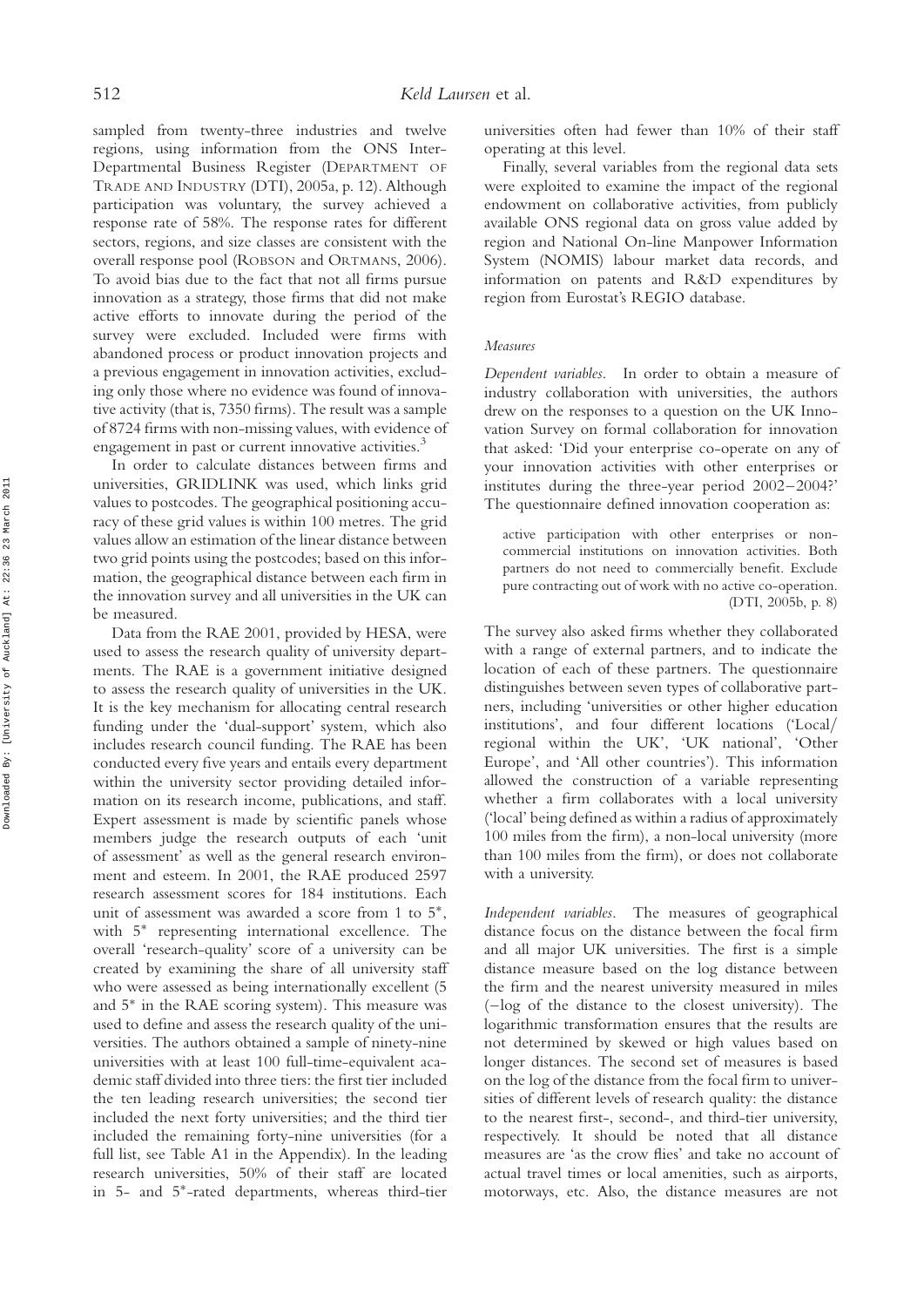exact point-to-point references for each firm or university. The information on the detailed postal area of the firm covers a relatively small urban area: the centre point of this postal area is the reference point in this study.

In order to explore firm-level factors on the propensity to collaborate, a wide range of variables were included that characterize firms' structural features, and may shape the likelihood that they collaborate with universities. First, since innovative firms are more likely to collaborate with universities (FONTANA et al., 2006), a measure was included of innovativeness based on whether the firm had introduced a product that was new to the market. Second, R&D intensity of the firm was measured by a continuous variable representing R&D expenditure for 2004 divided by total sales for the same year. R&D intensity provides a measure of firms' search investment and absorptive capacity and is likely to be associated with collaborating with and drawing knowledge from universities (LAURSEN and SALTER, 2004; MOHNEN and HOAREAU, 2003). Third, the proportion of total employees with science or engineering degrees was used to control for a firm's human capital level. Higher human capital should increase the likelihood of university collaboration since it increases the chances of the firm successfully absorbing external knowledge. Fourth, LAURSEN and SALTER's (2004) measure of openness was used to account for firms' attitudes to drawing on external sources of knowledge and information in general. This measure counts the number of different external sources the firm draws on in its innovative activities. Fifth, local collaboration activities is a variable indicating whether the firm cooperates with other enterprises within the enterprise group, suppliers, clients and customers, or competitors. It indicates whether there is a 'local' orientation in the firm's overall collaboration strategy. Sixth, the importance of public support for innovation in shaping patterns of relationships between firms and local universities is based on the responses to a question in the survey on public support for innovation which asks whether firms received public support from European, national, regional, or local governments to support their innovative activities. Seventh, a measure of firm size (logarithm of employment) was included since previous research shows that large firms are more likely to collaborate with universities (TETHER, 2002). This is the natural logarithm of the total number of employees in 2004. Eighth, three binary variables (Market – UK, Market – Europe, and Market – All Other Countries) measured whether the market orientation of a firm shapes its patterns of collaboration, based on whether its goods or services are sold in the UK, other European countries, or to the rest of the world. Ninth, given that new firms are likely to behave differently from established firms in terms of collaboration patterns, firm age was measured by a binary variable (newly established

firm) that states whether or not the firm was a start-up (established after 1 January 2000). Finally, the authors controlled for whether the firm was part of an enterprise group or is an autonomous unit. All these measures were based on data taken from the UK Innovation Survey.

The decision to collaborate with a university might also be shaped by the regional environment of the firm. Two regional variables capture regional effects.<sup>4</sup> Both measures are based on the Nomenclature des Unités Territoriales Statistiques (NUTS)-2 and cover the reference period of the survey.<sup>5</sup> The availability of skills in a local region may shape collaborative behaviour: a measure was included of the percentage of the economically active population (labour pooling) at the NUTS-2 sub-regional level with higher degrees (Masters, PhD, or degrees in nursing or teaching). This information is drawn from the ONS NOMIS data set. A measure of the region's scientific and technology resources expressed by the share of R&D expenditures in total regional gross domestic product was also included. This measure is drawn from Eurostat's REGIO records. Finally, eleven industry dummies were included for a range of services, manufacturing, and construction industries.

#### Econometric method

The decision to collaborate with a local university is considered to be made in hierarchical nests. The second level nest decisions are limited by the decisions made in the first nest. In the present context, the decision to collaborate locally is based first on a decision to collaborate with a university (or not), and then whether to collaborate locally or non-locally (Fig. 1). A nested-logit regression technique (MCFADDEN, 1981) is used to model the decision to collaborate with a local university. In this example, the decision tree is asymmetrical since the decision to collaborate locally is available only if the firm has decided in the first place to collaborate with a university. To obtain the determinants of the (nested) local collaboration decision, the specification is implemented with interaction effects, following DRUCKER and PURI (2005). This modelling technique requires that the data are reshaped so that each observed firm is registered three times (one for each of the three possible outcomes of the decision tree: (1) do not use universities as a collaboration partner; (2) use a non-local university as a collaboration partner; or (3) use a local university as a collaboration partner). The 8724 observations thus become 26 172 and generate three new dummy variables, which are evenly distributed, with 8724 positive outcomes for each of the three possible outcomes. Two of these dummies (non-local and local university collaboration) are interacted with the variables in the second level nest, explaining local collaboration. In the set-up of the model, distance measures are used to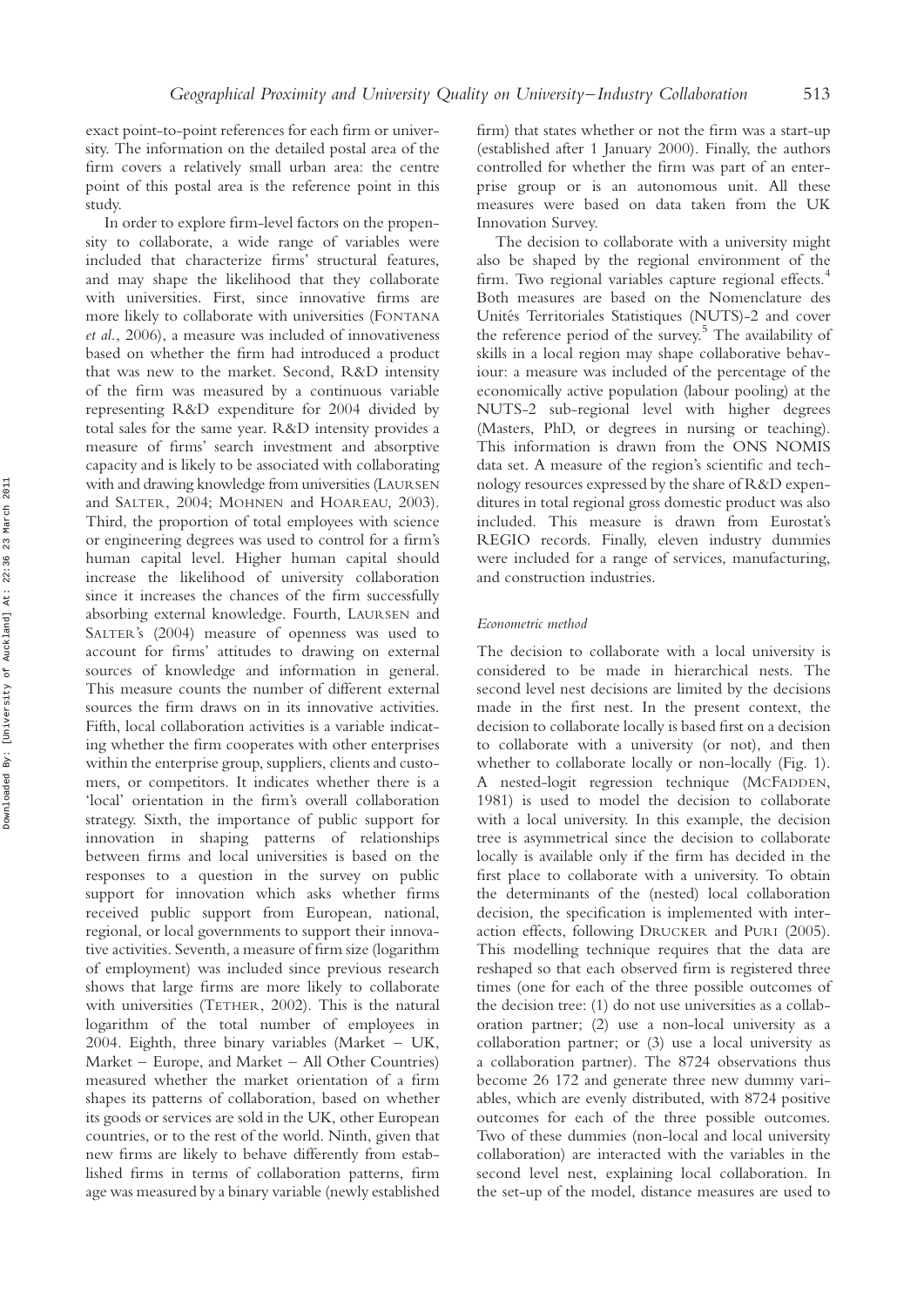

Fig. 1. Nested decision tree for university collaboration

explain local versus non-local collaboration with a university, while the remaining variables explain the decision to collaborate with a university or not.

#### RESULTS

Table 1 outlines inter-industry differences in levels of formal collaboration with universities, and R&D intensities before the data were reshaped. In general, and as expected, only a modest share (4.4%) of UK firms have collaborative arrangements with a local university. However, there are significant industry differences. In science-based manufacturing industries, such as communication and medical equipment, the share of collaborators increases to 9.25% of the sample, while the incidence of collaboration in low-technology manufacturing industries is extremely small. In services, knowledge-intensive services, such as business services,

show above-average levels of collaboration. These results are generally consistent with KLEVORICK et al. (1995) and COHEN et al. (2002), although the overall incidence of collaboration appears to be much lower than the findings in these studies, which are based on surveys of R&D managers. When the sample of firms is broader and based on firms that engage in formal R&D and those that do not, the incidence and level of collaboration between universities and industries is lower (for further elaboration on this point, see LAURSEN and SALTER, 2004).

Table 2 reports descriptive statistics and simple correlations of the reshaped data. The average minimum distance between a firm and the nearest university is 11.1 miles. The corresponding average minimum distances for first-, second-, and third-tier universities are 49.6, 17.8, and 14.7 miles. It is not surprising that first-tier universities are on average more distant than secondand third-tier universities as they are less numerous,

Table 1. Number of observations, percentage of local university collaborators, and average research and development (R&D) intensities across industries

|                                                           |                 | Percentage collaborating  |                       |
|-----------------------------------------------------------|-----------------|---------------------------|-----------------------|
|                                                           | Number of firms | with the local university | Average R&D intensity |
| Food, Beverages and Tobacco                               | 290             | 3.10                      | 0.003                 |
| Textile, Leather Clothes and Leather                      | 132             | 6.06                      | 0.007                 |
| Wood, Pulp, Paper and Printing                            | 492             | 1.22                      | 0.005                 |
| Coke, Chemicals, Rubber, Plastic, None and Basic Metals   | 542             | 6.83                      | 0.012                 |
| Fabricated Metals and Machinery                           | 704             | 4.83                      | 0.009                 |
| Electrical and Optical Equipment and Electrical Machinery | 216             | 6.48                      | 0.021                 |
| Communication and Medical Equipment                       | 292             | 9.25                      | 0.030                 |
| Motor Vehicles, Trailers and Other Transport Equipment    | 277             | 4.33                      | 0.015                 |
| Manufacturing not elsewhere classified                    | 348             | 3.45                      | 0.011                 |
| Electricity, Gas and Construction                         | 646             | 4.80                      | 0.002                 |
| Wholesale/Retail Trade; Repair of Motor Vehicles, Motor   | 1165            | 3.26                      | 0.003                 |
| Hotels and Restaurants                                    | 368             | 4.62                      | 0.005                 |
| Transport, Storage and Communication                      | 748             | 1.74                      | 0.008                 |
| Financial Intermediation                                  | 410             | 2.93                      | 0.014                 |
| Real Estate, Renting and Business Activities              | 2000            | 5.40                      | 0.025                 |
| Mining and Quarrying                                      | 94              | 5.32                      | 0.007                 |
| Total                                                     | 8724            | 4.39                      | 0.012                 |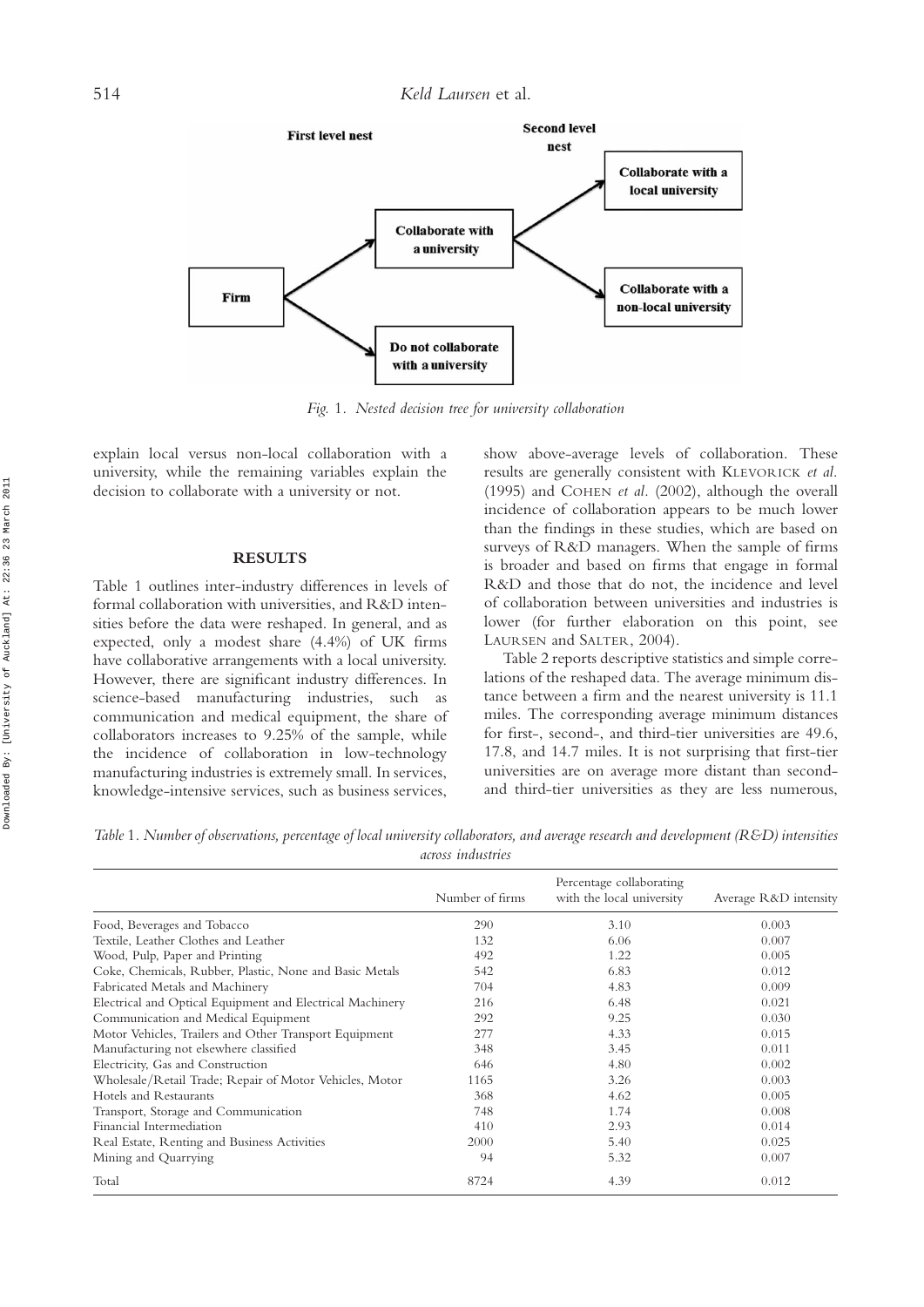|                |                                                                    | Mean    | SD      | 1       | 2       | 3       | $\overline{4}$ | 5       | 6       | 7       | 8       | 9       | 10      | 11      |
|----------------|--------------------------------------------------------------------|---------|---------|---------|---------|---------|----------------|---------|---------|---------|---------|---------|---------|---------|
|                | Local University Collaboration Choice                              | 0.33    | 0.47    |         |         |         |                |         |         |         |         |         |         |         |
| 2              | Local * - log(Distance to the closest university)                  | $-0.60$ | 1.09    | 0.34    |         |         |                |         |         |         |         |         |         |         |
| 3              | Not Local * - log(Distance to the closest university)              | $-0.60$ | 1.09    | 0.34    | $-0.30$ |         |                |         |         |         |         |         |         |         |
| $\overline{4}$ | Local $*$ -log(Distance to the closest first-tier university)      | $-1.14$ | 1.74    | 0.40    | 0.83    | $-0.36$ |                |         |         |         |         |         |         |         |
| 5              | Local * -log(Distance to the closest second-tier university)       | $-0.76$ | 1.26    | 0.37    | 0.91    | $-0.33$ | 0.86           |         |         |         |         |         |         |         |
| 6              | Local * - log(Distance to the closest third-tier university)       | $-0.71$ | 1.20    | 0.36    | 0.94    | $-0.32$ | 0.86           | 0.86    |         |         |         |         |         |         |
| 7              | Not Local * -log(Distance to the closest first-tier university)    | $-1.14$ | 1.74    | 0.41    | $-0.36$ | 0.83    | $-0.43$        | $-0.40$ | $-0.39$ |         |         |         |         |         |
| 8              | Not Local $*$ -log(Distance to the closest second-tier university) | $-0.76$ | 1.26    | 0.37    | $-0.33$ | 0.91    | $-0.40$        | $-0.37$ | $-0.35$ | 0.86    |         |         |         |         |
| 9              | Not Local * -log(Distance to the closest third-tier university)    | $-0.71$ | 1.20    | 0.36    | $-0.32$ | 0.94    | $-0.39$        | $-0.35$ | $-0.34$ | 0.86    | 0.86    |         |         |         |
| 10             | University Collaboration Choice                                    | 1.67    | 0.47    | $-0.87$ | $-0.39$ | $-0.39$ | $-0.47$        | $-0.43$ | $-0.41$ | $-0.47$ | $-0.43$ | $-0.41$ |         |         |
| 11             | Introduced Products that are New to the Market (Dummy)             | 0.26    | 0.44    | 0.00    | $-0.01$ | $-0.01$ | 0.00           | $-0.01$ | $-0.01$ | 0.00    | $-0.01$ | $-0.01$ | 0.00    |         |
| 12             | R&D Intensity                                                      | 0.01    | 0.05    | 0.00    | 0.00    | 0.00    | 0.00           | 0.00    | 0.00    | 0.00    | 0.00    | 0.00    | 0.00    | 0.17    |
| 13             | Proportion of the Employed with a Science/Engineering Degree       | 7.25    | 16.77   | 0.00    | 0.03    | 0.03    | 0.02           | 0.02    | 0.02    | 0.02    | 0.02    | 0.02    | 0.00    | 0.16    |
| 14             | Openness                                                           | 1.23    | 1.53    | 0.00    | 0.01    | 0.01    | 0.01           | 0.00    | 0.01    | 0.01    | 0.00    | 0.01    | 0.00    | 0.13    |
| 15             | Local Collaboration Activities (Dummy)                             | 0.12    | 0.32    | 0.00    | 0.00    | 0.00    | 0.00           | 0.00    | 0.00    | 0.00    | 0.00    | 0.00    | 0.00    | 0.14    |
| 16             | Public Support (Dummy)                                             | 0.15    | 0.35    | 0.00    | $-0.01$ | $-0.01$ | $-0.02$        | $-0.01$ | $-0.01$ | $-0.02$ | $-0.01$ | $-0.01$ | 0.00    | 0.20    |
| 17             | Logarithm of Employment                                            | 4.21    | 1.54    | 0.00    | 0.03    | 0.03    | 0.03           | 0.03    | 0.02    | 0.03    | 0.03    | 0.02    | 0.00    | 0.09    |
| 18             | Newly Established Firm (Dummy)                                     | 0.15    | 0.36    | 0.00    | 0.00    | 0.00    | 0.00           | 0.01    | 0.00    | 0.00    | 0.01    | 0.00    | 0.00    | $-0.01$ |
| 19             | Part of an Enterprise Group (Dummy)                                | 0.41    | 0.49    | 0.00    | 0.03    | 0.03    | 0.02           | 0.02    | 0.02    | 0.02    | 0.02    | 0.02    | 0.00    | 0.11    |
| 20             | Market - UK (Dummy)                                                | 0.34    | 0.47    | 0.00    | 0.01    | 0.01    | 0.00           | 0.01    | 0.01    | 0.00    | 0.01    | 0.01    | 0.00    | $-0.11$ |
| 21             | Market - Europe (Dummy)                                            | 0.13    | 0.33    | 0.00    | 0.00    | 0.00    | 0.00           | 0.00    | 0.00    | 0.00    | 0.00    | 0.00    | 0.00    | 0.03    |
| 22             | Market - All Other Countries (Dummy)                               | 0.29    | 0.45    | 0.00    | 0.00    | 0.00    | 0.02           | 0.00    | 0.00    | 0.02    | 0.00    | 0.00    | 0.00    | 0.24    |
| 23             | Labour Pooling (NVQ4) (Share)                                      | 27.24   | 5.50    | 0.00    | 0.13    | 0.13    | 0.14           | 0.11    | 0.11    | 0.14    | 0.11    | 0.11    | 0.00    | 0.01    |
| 24             | R&D by Regional GDP, 2003                                          | 1.85    | 1.00    | 0.00    | $-0.09$ | $-0.09$ | $-0.03$        | $-0.09$ | $-0.09$ | $-0.03$ | $-0.09$ | $-0.09$ | 0.00    | 0.04    |
|                |                                                                    | 12      | 13      | 14      | 15      | 16      | 17             | 18      | 19      | 20      | 21      | 22      | 23      |         |
| 13             | Proportion of the Employed with a Science/Engineering Degree       | 0.31    |         |         |         |         |                |         |         |         |         |         |         |         |
| 14             | Openness                                                           | 0.08    | 0.10    |         |         |         |                |         |         |         |         |         |         |         |
| 15             | Local Collaboration Activities (Dummy)                             | 0.04    | 0.05    | 0.13    |         |         |                |         |         |         |         |         |         |         |
| 16             | Public Support (Dummy)                                             | 0.20    | 0.19    | 0.10    | 0.12    |         |                |         |         |         |         |         |         |         |
| 17             | Logarithm of Employment                                            | $-0.02$ | $-0.01$ | 0.12    | 0.05    | 0.01    |                |         |         |         |         |         |         |         |
| 18             | Newly Established Firm (Dummy)                                     | 0.04    | 0.03    | 0.01    | 0.00    | 0.01    | $-0.11$        |         |         |         |         |         |         |         |
| 19             | Part of an Enterprise Group (Dummy)                                | 0.07    | 0.10    | 0.09    | 0.05    | 0.03    | 0.41           | $-0.04$ |         |         |         |         |         |         |
| 20             | Market - UK (Dummy)                                                | $-0.06$ | $-0.08$ | $-0.03$ | $-0.05$ | $-0.10$ | 0.00           | 0.03    | $-0.05$ |         |         |         |         |         |
| 21             | Market - Europe (Dummy)                                            | $-0.02$ | 0.01    | 0.00    | $-0.02$ | $-0.01$ | 0.05           | $-0.03$ | 0.05    | $-0.28$ |         |         |         |         |
| 22             | Market - All Other Countries (Dummy)                               | 0.16    | 0.21    | 0.09    | 0.05    | 0.19    | 0.16           | $-0.07$ | 0.20    | $-0.45$ | $-0.24$ |         |         |         |
| 23             | Labour Pooling (NVQ4) (Share)                                      | 0.03    | 0.09    | 0.03    | 0.01    | $-0.04$ | 0.11           | $-0.01$ | 0.10    | $-0.02$ | 0.00    | 0.07    |         |         |
| 24             | R&D by Regional GDP, 2003                                          | 0.04    | 0.04    | 0.01    | 0.01    | $-0.05$ | 0.02           | $-0.01$ | 0.02    | $-0.02$ | 0.01    | 0.02    | $-0.08$ |         |

Table 2. Descriptive statistics and correlations ( $\mathrm{n}=$  26 172)

Notes: Coefficients shown in bold are significant at the 5% level.

GDP, gross domestic product; NVQ4, National Vocational Qualification 4; SD, standard deviation.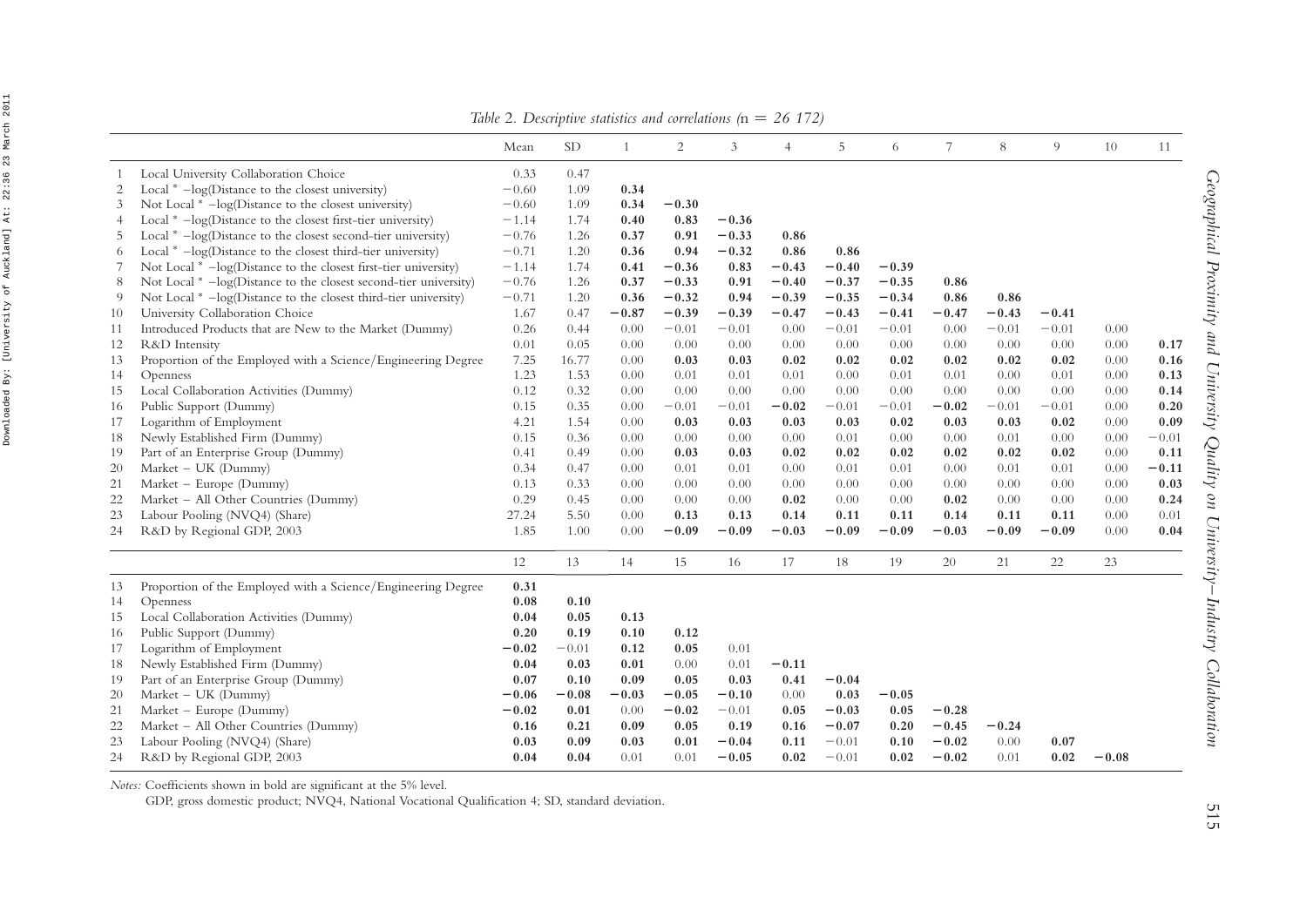representing only 10% of the sample of universities. About 9% of the sampled firms have a university within a 1 mile radius, and more than 60% have a university within 10 miles. These results suggest that there is considerable co-location among firms and universities in the UK. The greatest distance between a firm in the sample and a university in the UK is 221.4 miles. The distance of firms from universities is highly variable, with the biggest distances applying to firms in the Highlands and Islands of northern Scotland and shortest applying to firms in inner London.

There is a high correlation between the first distance measure, capturing the distance between the focal firm and its nearest university, and the distance measures to second- and third-tier universities. Since these two sets of measures are not used simultaneously as explanatory variables, this should not raise concerns with respect to multicollinarity. However, there is substantial correlation between the different university tierdistance measures and this might be a cause for concern. However, excluding them one by one leaves the results more or less unchanged, suggesting that the estimates are robust regardless of the possibility of multicollinearity.

Table 3 reports the first regression results using the distance to the closest university as an explanatory variable; Table 4 reports the results the three separate distance measures for first-, second-, and third-tier universities. The results in both tables are based on the total sample of firms and a split sample of between below-average and above-average R&D-intensity firms. The split between high and low R&D-intensive firms is interpreted as a split between high and low absorptivecapacity firms. Table 3 shows that geographical proximity between the focal firm and the nearest university is insignificant, indicating that it is not geographical proximity alone that shapes university–firm collaboration arrangements. This result persists for firms with both above-average and below-average R&D intensity.

Table 4 splits the university sample into three tiers and includes distance measures for each type of university. This division provides significances indicating that adjusting the analysis of distance by university quality provides additional information. Overall, it is found that being geographically close to a first-tier university increases the likelihood of collaborating with a local university, while being located close to a third-tier university decreases the probability of collaborating with a local university: the results for first-tier universities are significant at the 1% level, while for thirdtier universities they are significant only at the 10% level. These findings are consistent with the authors' initial expectations.

Table 4 shows also that for firms with below-average R&D intensity, the likelihood of collaboration increases if they are located geographically close to a first-tier university (significant at the 1% level), whereas for firms with higher-than-average levels of R&D intensity, geographical proximity to a top university has no effect. Therefore, the positive effect of geographical proximity among the total sample can be attributed mainly to the sample of below-average R&D-intensive firms. This finding supports the expectation that firms with low absorptive capacity are much more dependent on the presence of local, high-quality universities. Indeed, low R&D-intensive firms choose to collaborate only locally when a high-quality university is close by. In contrast, high R&D-intensive firms – which should be able to search for, orchestrate, and assimilate external university knowledge more easily – are not more likely to collaborate with universities as a function of geographical proximity. However, the findings suggest that being close to a third-tier university decreases the likelihood of collaboration for firms with high levels of R&D intensity (significant at the 5% level).

The nested logit specification also allows for inferences about non-local collaboration with universities. The results are in line with the overall findings and show that when firms are located close to a third-tier university, the probability of collaborating with a nonlocal university increases, while being located close to a first-tier university decreases the probability of collaborating with a non-local university (this goes for firms with low as well as high absorptive capacity). These findings are interpreted as indicating that local firms demand access to high-quality scientific research (if they demand it at all); to gain such access, the firstbest choice is to collaborate with a local, high-quality, university, because local collaboration is much easier to manage. However, if a high-quality local university is not present, the second-best choice seems to be to collaborate with a non-local (presumably high-quality) university, rather than with a local lower-tier university. In other words, if forced to choose, firms favour quality over proximity.

Three waves of supplementary analysis (not reported here for reasons of space) were conducted to check the robustness of results and ensure they were not sensitive to small changes in the key variables. First, the universities were split into tiers, since the present classification of universities is open to question. The simple first- and second-tier split is based on above-average and belowaverage numbers of staff in  $5$  or  $5^*$  departments, in total staff. Results were checked for sensitivity against the large number of former polytechnics (converted to universities in the 1992 educational reforms) in the sample by creating a new third tier based on these universities. The results for each round of analysis were generally consistent with findings reported. Second, because London is an outlier in the UK setting since it is home to many universities and firms within a relatively small area, an analysis was conducted that excluded London firms. Again, results were consistent. Finally, to check for substantial differences between new and established firms, a separate analysis was run for each population. The results held for the population of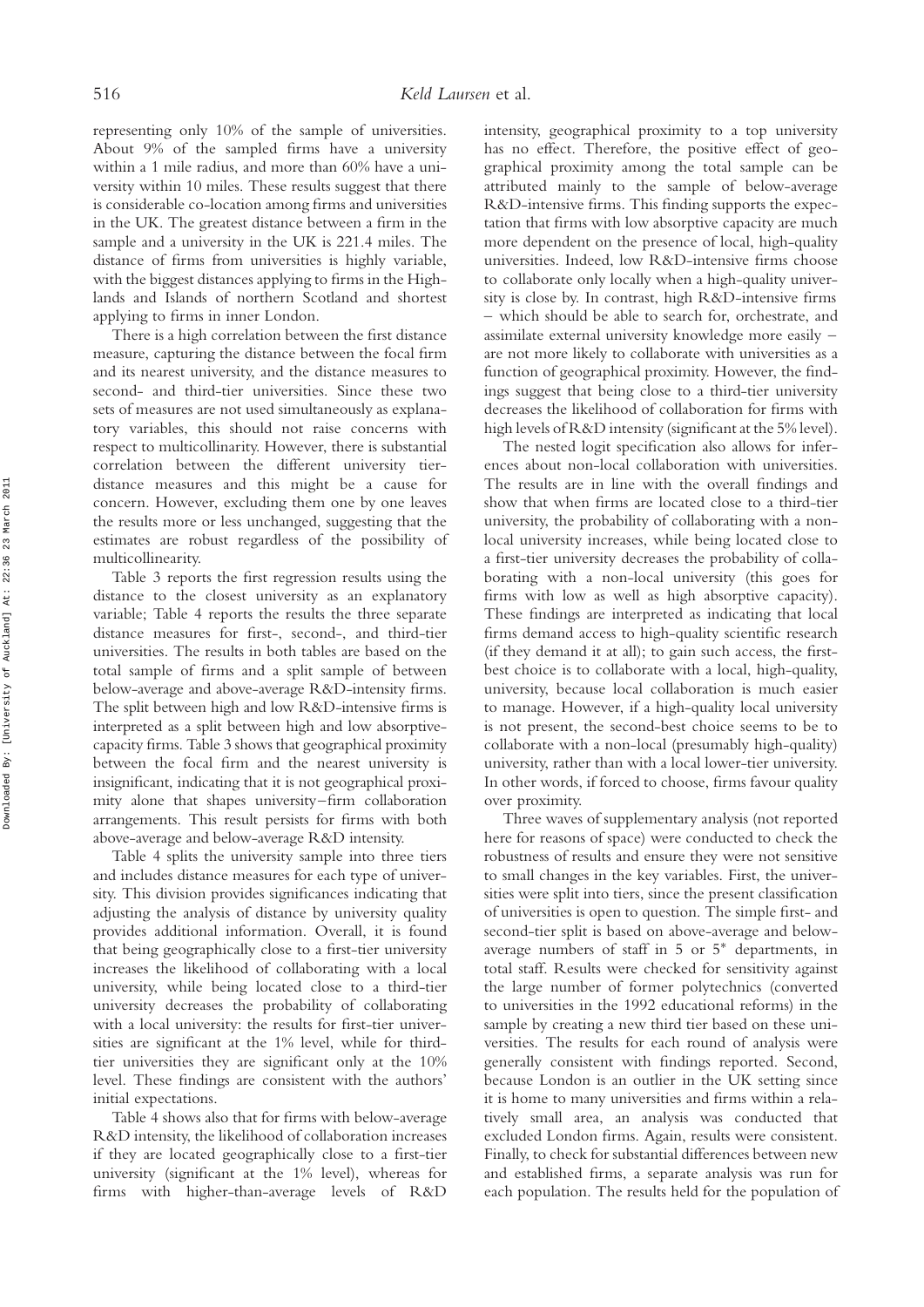| Table 3. Determinants of local university collaboration – results of robust logistic regressions |  |  |  |  |
|--------------------------------------------------------------------------------------------------|--|--|--|--|
|                                                                                                  |  |  |  |  |

|                                                              |                       |                    | Above-average R&D    |                          | Below-average R&D   |                    |  |
|--------------------------------------------------------------|-----------------------|--------------------|----------------------|--------------------------|---------------------|--------------------|--|
|                                                              | Total sample          |                    | Intensity            | Firms                    | Intensity           | Firms              |  |
| Local university collaboration choice equation               |                       |                    |                      |                          |                     |                    |  |
| Local $*$ $-\log(D)$ istance to the closest university)      | $-0.066$              | [0.118]            | $-0.359$             | [0.237]                  | 0.073               | [0.140]            |  |
| Not Local * -log(Distance to the closest university)         | 0.090                 | [0.110]            | 0.281                | [0.173]                  | $-0.042$            | [0.147]            |  |
| University collaboration choice equation                     |                       |                    |                      |                          |                     |                    |  |
| Introduced Products New to the Market                        | $0.732$ ***           | [0.098]            | $0.456**$            | [0.190]                  | $0.740***$          | [0.115]            |  |
| R&D Intensity                                                | $1.076$ *             | [0.626]            | 0.253                | [0.742]                  | 43.842***           | [12.147]           |  |
| Proportion of the Employed with a Science/Engineering Degree | $0.015***$            | [0.002]            | $0.011***$           | [0.004]                  | $0.015***$          | [0.003]            |  |
| Openness                                                     | $0.141$ ***           | [0.025]            | $0.116**$            | [0.049]                  | $0.143***$          | [0.030]            |  |
| Local Collaboration Activities                               | $2.473$ ***           | [0.101]            | $2.255***$           | [0.204]                  | $2.583***$          | [0.115]            |  |
| Public Support                                               | $1.084***$            | [0.105]            | $1.165***$           | [0.185]                  | $0.993***$          | [0.128]            |  |
| Logarithm of Employment                                      | $0.187***$            | [0.033]            | $0.268***$           | [0.070]                  | $0.182***$          | [0.038]            |  |
| Newly Established Firm                                       | $-0.185$              | [0.139]            | $-0.281$             | [0.267]                  | $-0.093$            | [0.164]            |  |
| Part of an Enterprise Group                                  | $-0.051$              | [0.102]            | 0.087                | [0.192]                  | $-0.116$            | [0.122]            |  |
| Market orientation dummies                                   |                       |                    |                      |                          |                     |                    |  |
| UK Orientation                                               |                       |                    |                      |                          |                     |                    |  |
|                                                              | $-0.122$<br>0.228     | [0.146]            | $-0.224$<br>0.078    | [0.408]                  | $-0.099$            | [0.164]            |  |
| Europe - Orientation<br>All Other Countries Orientation      | $0.525***$            | [0.178]            | 0.500                | [0.454]                  | 0.225<br>$0.426**$  | [0.201]            |  |
|                                                              |                       | [0.145]            |                      | [0.398]                  |                     | [0.175]            |  |
| Local Orientation                                            | Benchmark             |                    | Benchmark            |                          | Benchmark           |                    |  |
| Labour Pooling (NVQ4) (Share)<br>R&D by Regional GDP, 2003   | $-0.006$<br>$-0.094*$ | [0.010]<br>[0.048] | $-0.023$<br>$-0.033$ | [0.020]                  | 0.000<br>$-0.154**$ | [0.011]<br>[0.061] |  |
|                                                              |                       |                    |                      | [0.084]                  |                     |                    |  |
| Industry dummies                                             |                       |                    |                      |                          |                     |                    |  |
| Textile, Leather Clothes and Leather                         | $-0.120$              | [0.467]            | $-1.037$             | [1.012]                  | 0.139               | [0.489]            |  |
| Wood, Pulp, Paper and Printing                               | $-0.496$              | [0.364]            | 0.264                | [0.663]                  | $-0.695*$           | [0.414]            |  |
| Coke, Chemicals, Rubber, Plastic, None and Basic Metals      | 0.467                 | [0.296]            | $1.062**$            | [0.518]                  | 0.173               | [0.339]            |  |
| Fabricated Metals and Machinery                              | 0.047                 | [0.307]            | 0.271                | [0.525]                  | $-0.014$            | [0.351]            |  |
| Electrical and Optical Equipment and Electrical Machinery    | 0.466                 | [0.342]            | 1.159*               | [0.626]                  | 0.118               | [0.405]            |  |
| Communication and Medical Equipment                          | $0.594*$              | [0.313]            | $1.002*$             | [0.542]                  | 0.229               | [0.375]            |  |
| Motor Vehicles, Trailers and Other Transport Equipment       | $-0.156$              | [0.356]            | 0.129                | [0.615]                  | $-0.261$            | [0.402]            |  |
| Manufacturing not elsewhere classified                       | $-0.332$              | [0.366]            | $-0.420$             | [0.725]                  | $-0.300$            | [0.414]            |  |
| Electricity, Gas and Construction                            | 0.215                 | [0.309]            | $1.276**$            | [0.580]                  | $-0.170$            | [0.366]            |  |
| Wholesale/Retail Trade; Repair of Motor Vehicles, Motor      | $-0.090$              | [0.291]            | 0.178                | [0.562]                  | $-0.157$            | [0.327]            |  |
| Hotels and Restaurants                                       | 0.058                 | [0.338]            | 0.928                | [0.803]                  | $-0.131$            | [0.395]            |  |
| Transport, Storage and Communication                         | $-0.834**$            | [0.357]            | $-0.653$             | [0.747]                  | $-0.903**$          | [0.376]            |  |
| Financial Intermediation                                     | $-0.802**$            | [0.396]            | $-15.694$            | $[153.335]$ <sup>a</sup> | $-0.769*$           | [0.404]            |  |
| Real Estate, Renting and Business Activities                 | $-0.077$              | [0.280]            | 0.601                | [0.521]                  | $-0.342$            | [0.315]            |  |
| Mining and Quarrying                                         | $-0.034$              | [0.544]            | $-0.889$             | [1.060]                  | 0.297               | [0.592]            |  |
| Food, Beverages and Tobacco                                  | Benchmark             |                    | Benchmark            |                          | Benchmark           |                    |  |
| Constant                                                     | $-6.561***$           | [0.617]            | $-6.505***$          | [1.260]                  | $-6.505***$         | [0.689]            |  |
| Number of observations                                       | 26 172                |                    | 4053                 |                          | 22 119              |                    |  |
| Log-likelihood                                               | $-2278.5$             |                    | $-614.1$             |                          | $-1633.2$           |                    |  |
| Chi-square $(\chi^2)$                                        | $1218.8***$           |                    | 243.0***             |                          | 807.6***            |                    |  |
| LR test for independence of irrelevant alternatives          | 183.4***              |                    | $39.4***$            |                          | $134.8***$          |                    |  |
|                                                              |                       |                    |                      |                          |                     |                    |  |

 $Notes: {^*p} < 0.1, {^{**}p} < 0.05, {^{***}p} < 0.01;$  standard deviations (SD) are given in brackets.

<sup>a</sup>Large standard errors are attributed to small samples. The effect of these estimates on the overall results was tested, and no cause for concern was found.

GDP, gross domestic product; LR, likelihood ratio; NVQ4, National Vocational Qualification 4.

established firms, but not for the new firms. There are several possible reasons for these results, including the low number of new firms in the sample, the high number of missing variables for new firms in the CIS (leading to severe sample attribution), and the potential for new firms' collaboration decisions to be driven by different factors to those influencing established firms.

All the models examine firm-level characteristics and their effects on collaboration with universities. As might be expected, product innovation, R&D intensity, the proportion of employees with science or engineering degrees, openness, local collaboration strategy, and public support are significantly associated with university collaboration. Large firms are also more likely to use universities as collaboration partners. However, whether or not the firm is a start-up makes little or no difference to its likelihood of collaborating. In general, the findings concerning firm-level variables are consistent with the prior research. However, regional variables appear to have a limited effect on the likelihood of collaboration: only regional R&D intensity appears to have an influence. This variable exhibits a rather puzzling negative effect, indicating that R&D-intensive regions have relatively fewer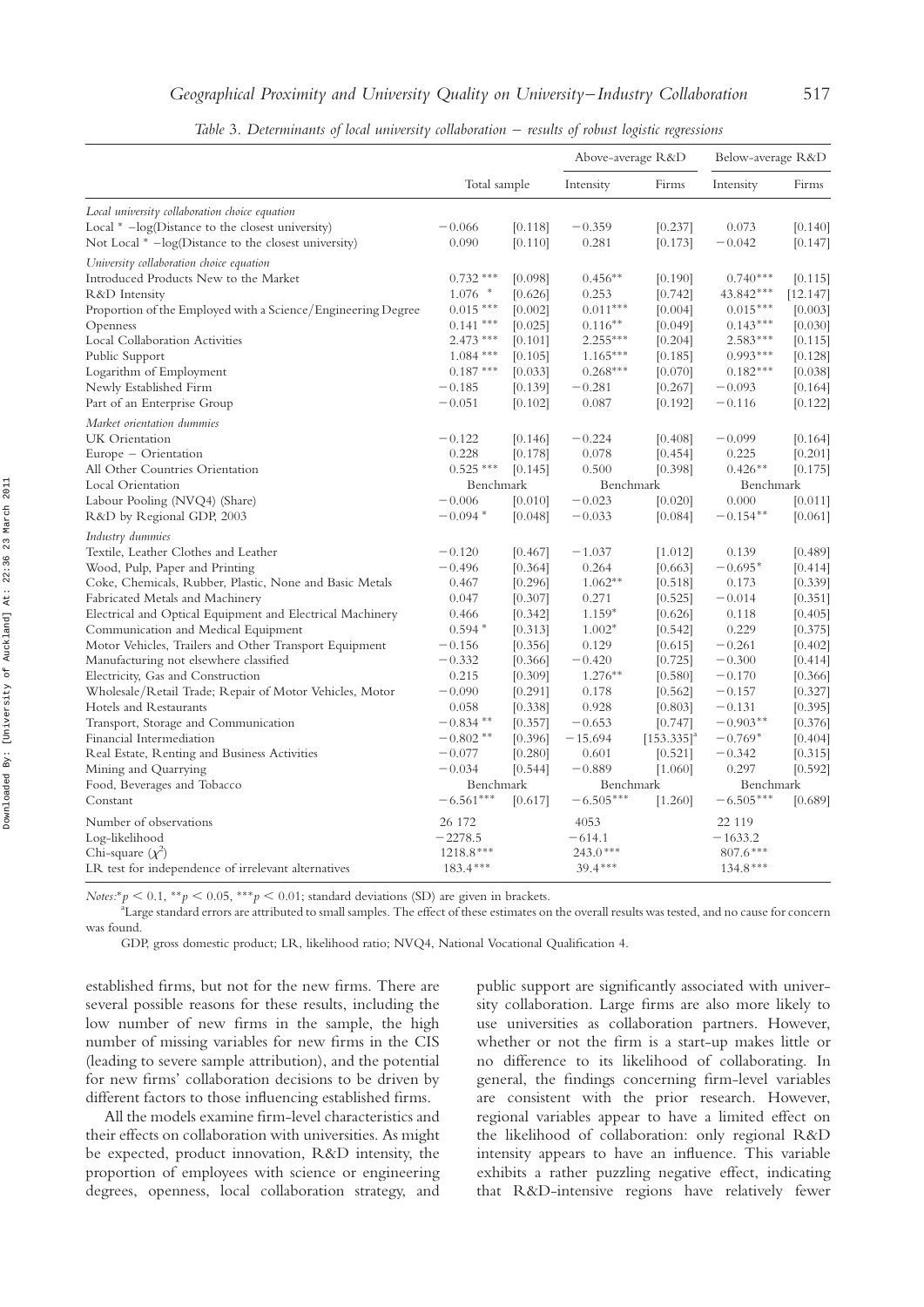## 518 Keld Laursen et al.

Table 4. Determinants of local university collaboration – results of robust logistic regressions

|                                                                     |              |         | Above-average R&D |                           | Below-average R&D |          |  |
|---------------------------------------------------------------------|--------------|---------|-------------------|---------------------------|-------------------|----------|--|
|                                                                     | Total sample |         | Intensity         | Firms                     | Intensity         | Firms    |  |
| Local university collaboration choice equation                      |              |         |                   |                           |                   |          |  |
| Local $*$ -log(Distance to the closest first-tier university)       | $0.402***$   | [0.119] | 0.101             | [0.257]                   | $0.501***$        | [0.144]  |  |
| Local $*$ $-\log(D)$ istance to the closest second-tier university) | $-0.132$     | [0.234] | 0.456             | [0.394]                   | $-0.208$          | [0.216]  |  |
| Local $*$ -log(Distance to the closest third-tier university)       | $-0.413*$    | [0.221] | $-1.035**$        | [0.406]                   | $-0.338$          | [0.213]  |  |
| Not Local $*$ -log(Distance to the closest first-tier university)   | $-0.549***$  | [0.155] | $-0.495*$         | [0.278]                   | $-0.611***$       | [0.220]  |  |
| Not Local $*$ -log(Distance to the closest second-tier university)  | 0.270        | [0.274] | $-0.159$          | [0.360]                   | 0.286             | [0.265]  |  |
| Not Local * - log(Distance to the closest third-tier university)    | $0.485*$     | [0.272] | $0.941**$         | [0.421]                   | $0.469*$          | [0.277]  |  |
| University collaboration choice equation                            |              |         |                   |                           |                   |          |  |
| Introduced Products New to the Market                               | $0.736***$   | [0.098] | $0.462**$         | [0.192]                   | $0.740***$        | [0.115]  |  |
| R&D Intensity                                                       | $1.136*$     | [0.618] | 0.455             | [0.750]                   | 44.260***         | [12.141] |  |
| Proportion of the Employed with a Science/Engineering Degree        | $0.015***$   | [0.002] | $0.011**$         | [0.004]                   | $0.015***$        | [0.003]  |  |
| Openness                                                            | $0.141***$   | [0.026] | $0.114**$         | [0.049]                   | $0.142***$        | [0.030]  |  |
| Local Collaboration Activities                                      | $2.473***$   | [0.101] | $2.254***$        | [0.205]                   | $2.584***$        | [0.115]  |  |
| Public Support                                                      | $1.075***$   | [0.106] | $1.131***$        | [0.186]                   | $0.996***$        | [0.129]  |  |
| Logarithm of Employment                                             | $0.185***$   | [0.033] | $0.277***$        | [0.070]                   | $0.180***$        | [0.038]  |  |
| Newly Established Firm                                              | $-0.189$     | [0.139] | $-0.291$          | [0.270]                   | $-0.092$          | [0.164]  |  |
| Part of an Enterprise Group                                         | $-0.049$     | [0.102] | 0.104             | [0.193]                   | $-0.118$          | [0.122]  |  |
| Market orientation dummies                                          |              |         |                   |                           |                   |          |  |
| UK Orientation                                                      | $-0.126$     | [0.146] | $-0.187$          | [0.410]                   | $-0.100$          | [0.164]  |  |
| Europe - Orientation                                                | 0.218        | [0.178] | 0.113             | [0.456]                   | 0.216             | [0.201]  |  |
| All Other Countries Orientation                                     | $0.527***$   | [0.145] | 0.541             | [0.400]                   | $0.424**$         | [0.175]  |  |
| Local Orientation                                                   | Benchmark    |         | Benchmark         |                           | Benchmark         |          |  |
| Labour Pooling (NVQ4) (Share)                                       | $-0.005$     | [0.012] | $-0.011$          | [0.023]                   | $-0.002$          | [0.013]  |  |
| R&D by Regional GDP, 2003                                           | $-0.079$     | [0.050] | 0.015             | [0.087]                   | $-0.147**$        | [0.063]  |  |
| Industry dummies                                                    |              |         |                   |                           |                   |          |  |
| Textile, Leather Clothes and Leather                                | $-0.148$     | [0.466] | $-1.029$          | [1.013]                   | 0.111             | [0.489]  |  |
| Wood, Pulp, Paper and Printing                                      | $-0.503$     | [0.363] | 0.293             | [0.665]                   | $-0.700*$         | [0.413]  |  |
| Coke, Chemicals, Rubber, Plastic, None and Basic Metals             | 0.445        | [0.296] | $1.077**$         | [0.523]                   | 0.149             | [0.338]  |  |
| Fabricated Metals and Machinery                                     | 0.029        | [0.308] | 0.304             | [0.528]                   | $-0.038$          | [0.350]  |  |
| Electrical and Optical Equipment and Electrical Machinery           | 0.442        | [0.344] | $1.150*$          | [0.628]                   | 0.095             | [0.404]  |  |
| Communication and Medical Equipment                                 | $0.583*$     | [0.313] | $1.084**$         | [0.546]                   | 0.207             | [0.374]  |  |
| Motor Vehicles, Trailers and Other Transport Equipment              | $-0.156$     | [0.357] | 0.206             | [0.622]                   | $-0.277$          | [0.402]  |  |
| Manufacturing not elsewhere classified                              | $-0.347$     | [0.366] | $-0.330$          | [0.727]                   | $-0.321$          | [0.414]  |  |
| Electricity, Gas and Construction                                   | 0.192        | [0.310] | $1.330**$         | [0.583]                   | $-0.188$          | [0.366]  |  |
| Wholesale/Retail Trade; Repair of Motor Vehicles, Motor             | $-0.104$     | [0.292] | 0.253             | [0.565]                   | $-0.170$          | [0.326]  |  |
| Hotels and Restaurants                                              | 0.051        | [0.337] | 0.902             | [0.807]                   | $-0.139$          | [0.395]  |  |
| Transport, Storage and Communication                                | $-0.847**$   | [0.355] | $-0.617$          | [0.749]                   | $-0.916**$        | [0.375]  |  |
|                                                                     | $-0.814**$   | [0.395] | $-15.726$         | $[1166.484]$ <sup>a</sup> | $-0.781*$         | [0.404]  |  |
| Real Estate, Renting and Business Activities                        | $-0.090$     | [0.280] | 0.621             | [0.524]                   | $-0.356$          | [0.315]  |  |
| Mining and Quarrying                                                | $-0.077$     | [0.548] | $-1.005$          | [1.079]                   | 0.280             | [0.593]  |  |
| Food, Beverages and Tobacco                                         | Benchmark    |         | Benchmark         |                           | Benchmark         |          |  |
| Constant                                                            | $-6.623***$  | [0.828] | $-7.755***$       | [1.649]                   | $-6.342***$       | [0.939]  |  |
| Number of observations                                              | 26 172       |         | 4053              |                           | 22 119            |          |  |
| Log-likelihood                                                      | 2271.8       |         | $-610.1$          |                           | 1627.9            |          |  |
| Chi-square $(\chi^2)$                                               | 1229.8***    |         | $245.0***$        |                           | 810.9***          |          |  |
| LR test for independence of irrelevant alternatives                 | 99.6***      |         | $30.4***$         |                           | $68.8***$         |          |  |

Notes:  ${}^*p < 0.1, {}^{**}p < 0.05, {}^{***}p < 0.01$ ; standard deviations (SD) are given in brackets.

<sup>a</sup>Large standard errors are attributed to small samples. The effect of these estimates on the overall results was tested, and no cause for concern was found.

GDP, gross domestic product; LR, likelihood ratio; NVQ4, National Vocational Qualification 4.

firms collaborating with universities. However, the associated estimates are significant at a very weak level with the exception of below-average R&D-intensive firms. Industry differences appear to matter, with communication and medical equipment firms being generally more likely to collaborate, whereas transport, storage and communication, and financial intermediation firms are less likely to collaborate.

#### **CONCLUSIONS**

This study uses detailed data on the geography of university–industry collaboration with the aim of expanding the knowledge on how the geographical proximity and research quality of universities shapes firm-level decisions to collaborate with universities. The results confirm that geographical proximity plays a role in shaping university–industry interaction, but that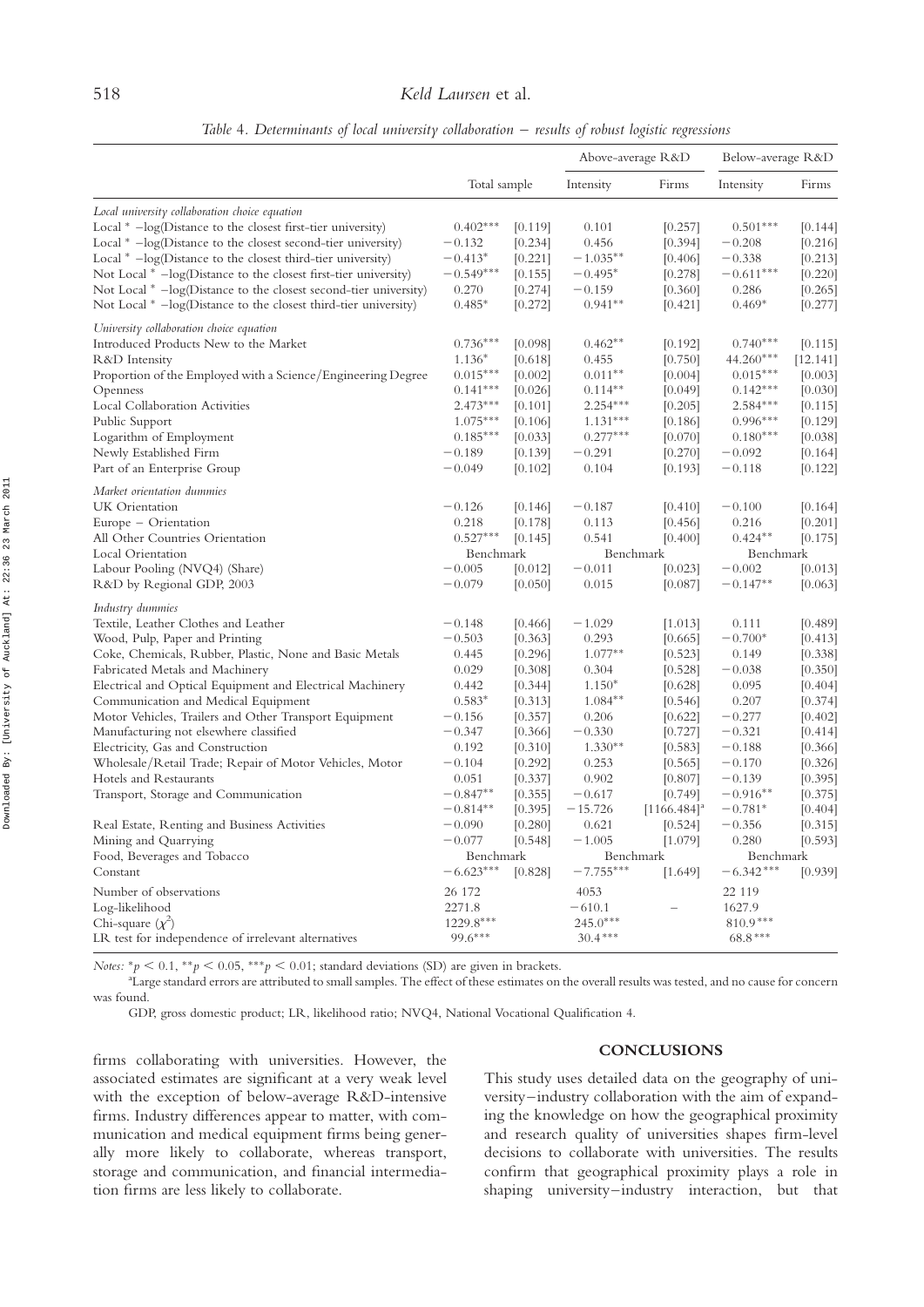positive effects on the propensity for innovation collaboration of geographical proximity by itself are not general. However, geographical closeness to a top-tier university increases the likelihood of collaboration in general, and for low research and development (R&D)-intensive firms in particular, and geographical proximity to a third-tier university decreases the likelihood of collaboration for the group of high R&Dintensive firms. Thus, in this respect, the importance of geographical proximity is contingent on the type of university in the local area. In general, firms prefer to engage in collaborative arrangements with first-tier universities as these universities are likely to offer the most valuable resources and capabilities. Proximity to these universities, therefore, increases the potential for collaboration by reducing the costs of interaction and by supporting the formation of trust through social proximity. However, firms with high levels of absorptive capacity are able to expand their number of potential partners, going beyond the geographically proximate area because they are better able to search for and coordinate interaction with distant partners. Also, the potential gains from collaborating with the right (high-quality) partner are substantially higher for these firms, which counters the costs associated with collaborating over greater geographical distances. Thus, for firms with high levels of absorptive capacity, geographical proximity is of less concern when choosing a university partner to collaborate on an innovation project.

Nevertheless, the findings from this study suggest that the first choice for firms is to collaborate with a local, top-tier university; in the absence of a highquality university near by, the second-best choice is collaboration with a non-local university. That is, if required to make a choice, firms appear to favour quality over geographical proximity. These findings may be demonstrating a trade-off between geographical proximity and quality in the case of university–industry collaboration. The implication of this trade-off is that the first-best option involves both local links and top universities, while the second-best option involves preference to research quality over geographical proximity. By focusing on the contingent nature of the effect of geographical proximity on the likelihood for firms to collaborate with universities, this paper extends the understanding on how the quality of local universities may shape university–industry collaboration patterns. Much of the research on university– industry links adopts perspectives that either ignore the geographical context of such collaborations or focus only on the co-presence of industrial and academic research within or between administrative regions. In contributing to a new wave of work that attempts to look at local effects more directly, this paper helps to broaden the understanding of when and how geographical proximity matters for university– industry collaboration, and suggests that its effects on collaboration are significant only when it is combined

with firm-level capabilities. This suggests that the relationship between proximity and innovation is a complex one, in which both the quality of the local university and the capabilities of the firm matter. The present study draws attention to the winding processes that lead some firms to work with their local universities and provides some insights into the motivations and incentives for firms partnering with non-local universities.

There are a number of policy implications from this study. First, the results indicate that firms and universities are more likely to collaborate locally for innovation if the local firms have relatively low absorptive capacity. This implies that policies that aim to promote university– industry collaboration are likely to have different effects, depending on whether the given policy programme is aimed at supporting university–industry collaboration in general or whether it is aimed at supporting local collaboration. In the latter case, such a programme is likely to help facilitate collaboration between local high-quality universities and firms with relatively low absorptive capacity in terms of R&D intensity. This may be desirable under some circumstances, but should be borne in mind by policy-makers responsible for the design of policy programmes aimed at promoting university–industry collaboration. Second, it seems that regardless of their level of absorptive capacity, local firms are less likely to collaborate with a local university if their nearest university is a third-tier university. Firms are generally more interested in collaborating with toptier universities to cooperate over innovation. Policies aimed at encouraging lower-tier universities to collaborate with their local firms are unlikely, therefore, to be successful. Third, policy-makers should support highquality scientific research, partly because access to such research (and to related networks) is of great importance to capable local and non-local firms. It is also clear that leading firms are less constrained by geography in their choice of university partners. Thus, attempts to encourage collaboration locally may be unsuccessful when the rewards for distant collaboration might be much greater.

This research has several limitations. First, one cannot state which universities firms collaborate with in their local areas. The survey defines local area rather broadly to include universities at distances of over 100 miles from the focal firm. Their partners could be any university in this wide area or more than one university in this area. Although the approach in this study is not dyadic (in that the authors do not have information on the collaborations between specific firms and universities), it is consistent with previous work on the spillovers from university research to private-sector R&D, which rely on inferences about the importance of proximity, based on general regional or geographic information. The advantage of the approach in this paper over a dyadic approach is that it allows investigation of the behaviour and attitudes of both non-collaborators and collaborators (to be sure, it is acknowledged that the dyadic approach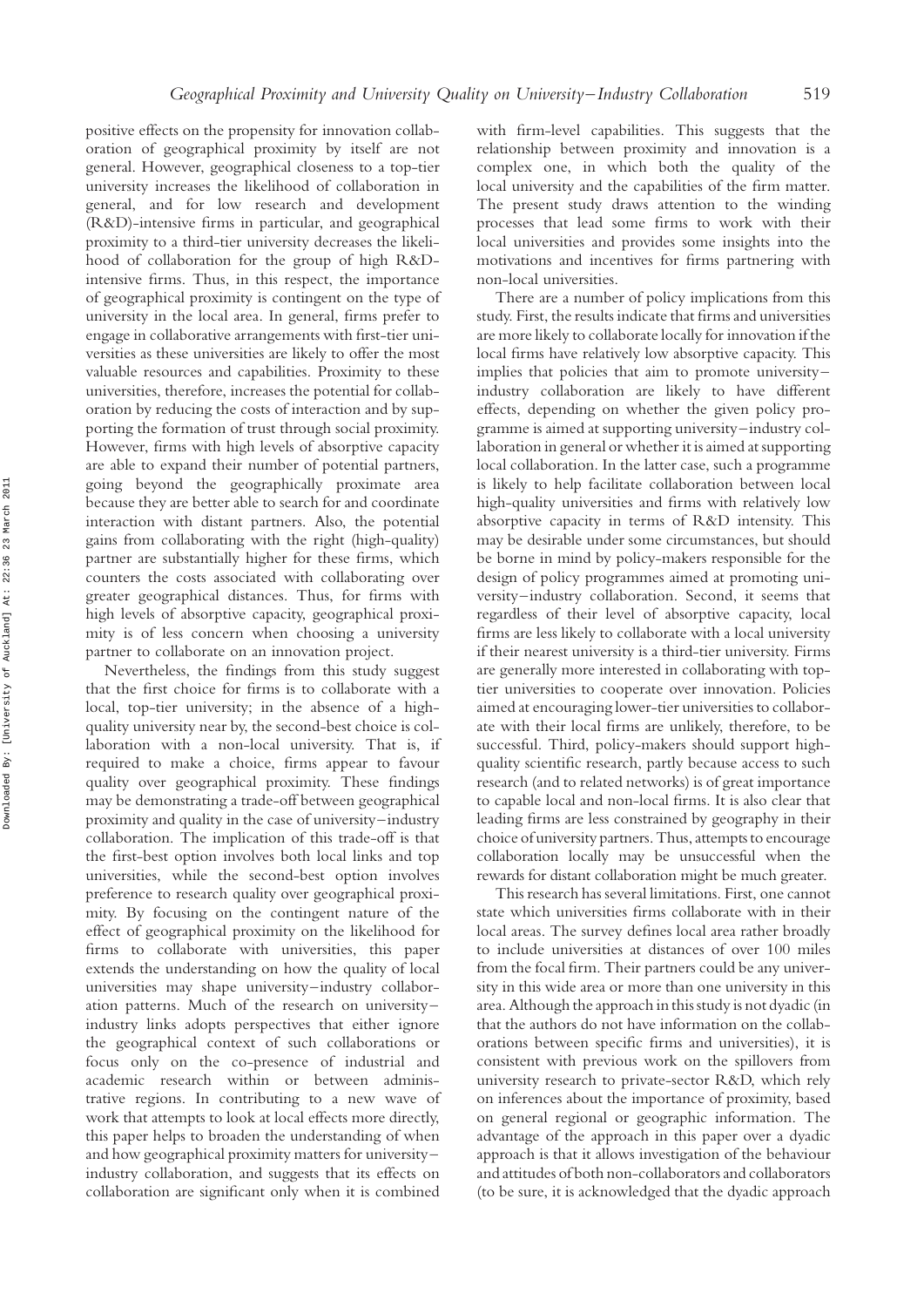has other advantages). In most dyadic studies of university–industry collaborations, only actual collaborations are included in the analysis and the attitudes of noncollaborators tend to be ignored. This can lead to an overemphasis of the importance of geographical proximityon the likelihood of collaboration since the decision to collaborate is made prior to the analysis. Access to information from the Eurostat Community Innovation Survey (CIS) allows one to control for many different aspects of firm-level collaboration decisions, and helps to exclude alternative explanations of collaboration.

Second, the present analysis considers distance from the three closest universities (and their research quality). However, it may be that it is the availability of research resources generally in the area that shapes firms' attitudes towards working with a university. Third, the scientific capabilities of universities differ by field. Third-tier universities often have pockets of research excellence: this specialization may shape the importance of the local university to a local firm. For example, pharmaceutical firms may be attracted to a university with a strong chemistry or biology department, even if the reputation of the university overall is poor. The present analysis does not attempt to control for department-level effects or industry dependence on different scientific fields. One reason for this is that it is difficult to attribute a field of research to a single industry. Industries draw upon a diverse range of the sciences and it is not clear how the distance to departments or fields of science should be weighted. Fourth, it is possible that the results obtained by this study were shaped by the location decision of managers, who may self-select locations close to universities in order to facilitate university–industry collaboration. The current set-up does not allow this possibility to be excluded totally.

Future work could extend the analysis in several directions. The present study relies on a relatively simple measure of the characteristic of local universities: research quality as measured in the Research Assessment Exercise (RAE). However, there is much richer information available on UK universities and their activities and it would be useful to explore how universities' commercial activities, such as patents and licensing, shape the decisions of local firms to collaborate. It might be that increased commercialization by a local university may reduce or increase the likelihood of it being chosen as a collaboration partner. In addition, it would be useful to explore the effect of student population size in a local area, on rates and incidence of collaboration with universities. It would be interesting to study whether the availability of new graduates from local universities, especially doctoral and post-doctoral researchers, has an effect – whether local availability of skilled and talented problem-solvers may induce higher rates of industry exploitation of university research for their innovative activities. Also, why and when firms choose local over distant partners for innovation collaborations, and the impact of their choices on subsequent performance, is an underdeveloped area of research. Little is known about how the movement of people from research to industry may shape university–industry collaboration: it is highly likely that this movement will be strengthened by geographical proximity. Finally, future research should address the topic of this paper by considering the university and the firm decision processes simultaneously. This would open up debate on the matching processes that firms and universities follow, which result in very few suitable partners being identified. The matching process proposed in MINDRUTA (2007) seems promising in this respect.

Acknowledgements – This research was conducted as part of the Advanced Institute of Management's Innovation and Productivity Grand Challenge, supported by the UK's Economic and Social Research Council (ESRC) and Engineering and Physical Sciences Research Council (EPSRC). The authors are grateful to Kate Bishop for her efforts on the project. The paper benefited from comments made by Ashish Arora, David Charles, Maryann Feldman, Koen Frenken, Andrea Fosfuri, and David Mowery. The usual caveats apply.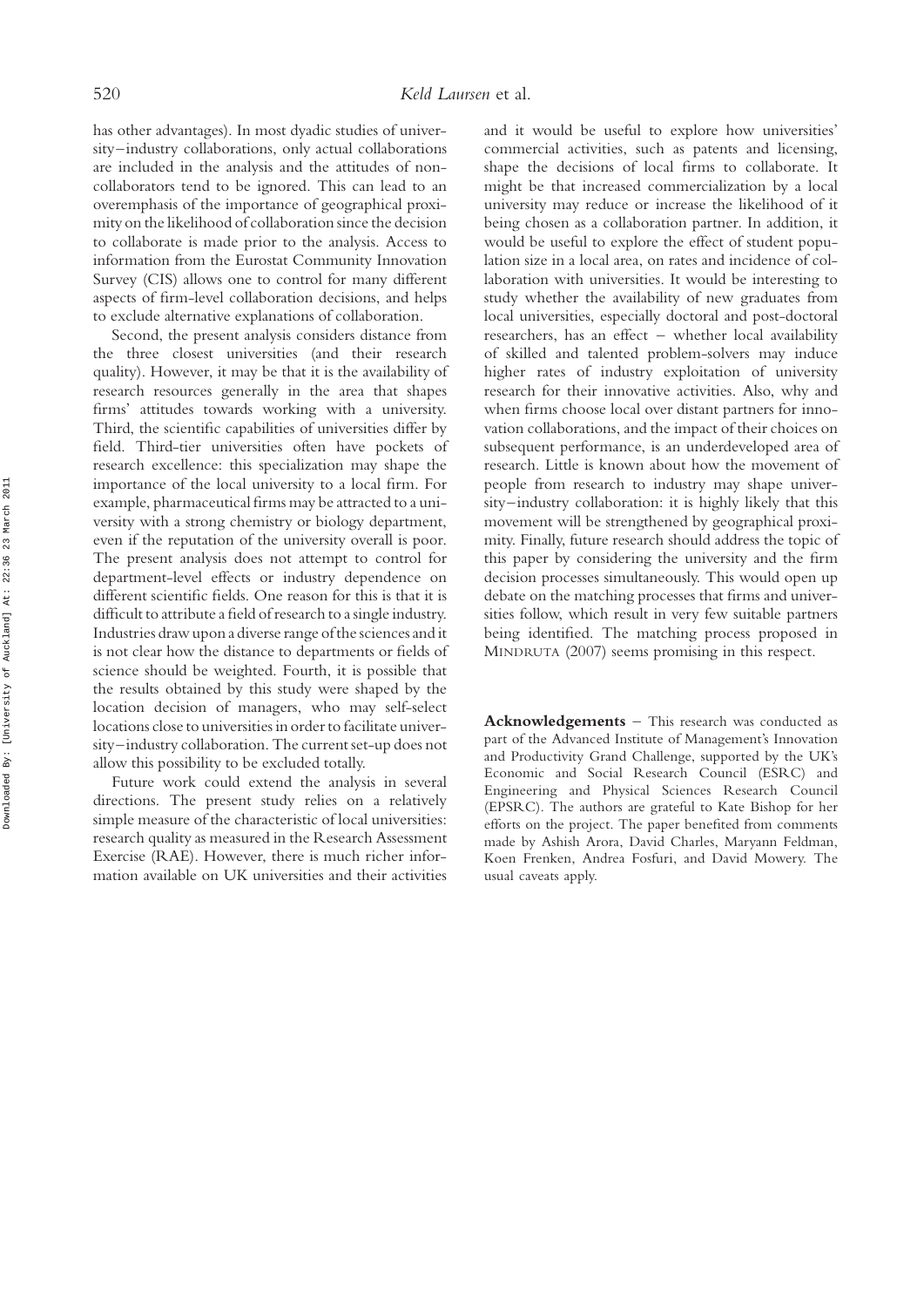## APPENDIX

Table A1. Research quality of UK universities by the percentage of staff within 5 or 5\* departments divided into three tiers – shares reported

| First tier                                                          |      |                                          |      |                                              |      |                                    |
|---------------------------------------------------------------------|------|------------------------------------------|------|----------------------------------------------|------|------------------------------------|
| London School of Economics & Political Science (LSE)                | 0.94 | University of Warwick                    | 0.83 | University College London (UCL)              | 0.77 |                                    |
| University of Cambridge                                             | 0.93 | Imperial College                         | 0.81 | University of St Andrews                     | 0.73 |                                    |
| University of Oxford                                                | 0.90 | University of York                       | 0.78 | University of Southampton                    | 0.71 |                                    |
| London School of Hygiene & Tropical Medicine                        | 0.89 |                                          |      |                                              |      | Geographical                       |
| Second tier                                                         |      |                                          |      |                                              |      |                                    |
| Royal Holloway, University of London                                | 0.66 | University of East Anglia                | 0.51 | Queen's University Belfast                   | 0.34 | Proximity                          |
| University of Bristol                                               | 0.66 | University of Reading                    | 0.51 | Keele University                             | 0.33 |                                    |
| University of Durham                                                | 0.66 | University of Glasgow                    | 0.50 | University of Kent                           | 0.27 |                                    |
| Lancaster University                                                | 0.64 | King's College London (KCL)              | 0.49 | University of Strathclyde                    | 0.26 |                                    |
| Birkbeck College, University of London                              | 0.63 | University of Surrey                     | 0.48 | University of Aberdeen                       | 0.25 | puv                                |
| University of Bath                                                  | 0.63 | University of Exeter                     | 0.48 | <b>Brunel University</b>                     | 0.23 |                                    |
| University of Edinburgh                                             | 0.63 | University of Newcastle                  | 0.47 | City University, London                      | 0.22 |                                    |
| School of Oriental and African Studies (SOAS), University of London | 0.62 | Goldsmiths College, University of London | 0.47 | University of Hull                           | 0.22 |                                    |
| University of Sheffield                                             | 0.62 | University of Liverpool                  | 0.45 | University of Bradford                       | 0.21 | $\label{eq:University} University$ |
| University of Essex                                                 | 0.60 | Queen Mary, University of London         | 0.42 | University of Salford                        | 0.20 |                                    |
| University of Sussex                                                | 0.59 | University of Stirling                   | 0.39 | Heriot-Watt University                       | 0.19 |                                    |
| Aston University                                                    | 0.58 | University of Dundee                     | 0.34 | University of Wales Swansea                  | 0.18 |                                    |
| University of Nottingham                                            | 0.57 | University of Leicester                  | 0.34 | University of Ulster                         | 0.13 |                                    |
| University of Leeds                                                 | 0.54 |                                          |      |                                              |      | Quality                            |
| Third tier                                                          |      |                                          |      |                                              |      |                                    |
| University of Brighton                                              | 0.12 | Manchester Metropolitan University       | 0.01 | University of Central Lancashire             | 0.00 | on University-Industry             |
| University of Portsmouth                                            | 0.08 | University of Hertfordshire              | 0.01 | Buckinghamshire Chilterns University College | 0.00 |                                    |
| Open University                                                     | 0.07 | University of West of England, Bristol   | 0.01 | Kingston University                          | 0.00 |                                    |
| St George's Hospital Medical School, University of London           | 0.07 | University of Paisley                    | 0.00 | University of Derby                          | 0.00 |                                    |
| University of Huddersfield                                          | 0.06 | Staffordshire University                 | 0.00 | Canterbury Christ Church University          | 0.00 |                                    |
| Nottingham Trent University                                         | 0.05 | University of Abertay Dundee             | 0.00 | Northumbria University                       | 0.00 |                                    |
| Sheffield Hallam University                                         | 0.05 | Napier University                        | 0.00 | University of Chester                        | 0.00 |                                    |
| University of Plymouth                                              | 0.04 | University of Greenwich                  | 0.00 | Southampton Solent University                | 0.00 |                                    |
| Roehampton University                                               | 0.04 | Edge Hill University                     | 0.00 | University of Sunderland                     | 0.00 |                                    |
| University of Westminster                                           | 0.04 | University of Glamorgan                  | 0.00 | Liverpool Hope University                    | 0.00 |                                    |
| University of East London                                           | 0.04 | London South Bank University             | 0.00 | Coventry University                          | 0.00 |                                    |
| De Montfort University                                              | 0.03 | St Martin's College                      | 0.00 | University of Wolverhampton                  | 0.00 |                                    |
| University of Teesside                                              | 0.03 | University of Wales Institute, Cardiff   | 0.00 | University of Lincoln                        | 0.00 |                                    |
| Liverpool John Moores University                                    | 0.02 | University of Bolton                     | 0.00 | Robert Gordon University                     | 0.00 | Collaboration                      |
| Middlesex University                                                | 0.02 | Cranfield University                     | 0.00 | University of Worcester                      | 0.00 |                                    |
| Bournemouth University                                              | 0.02 | Leeds Metropolitan University            | 0.00 | Glasgow Caledonian University                | 0.00 |                                    |
| Anglia Ruskin University                                            | 0.02 |                                          |      |                                              |      |                                    |

Note: The classification is based on the percentage of total university staff located in departments that received a 5 or 5\* in the Research Assessment Exercise (RAE), 2001. The higher education institutes were ranked accordingly, and then the upper 10% was defined to be the first tier, the following 40% to be second tier, and the remaining 50% to be third tier. The first tier includes universities with more than 70% of their total staf 5 or 5\* departments; the second tier covers universities with between 13% and 70% of their total staff in 5 or 5\* departments; and the third tier covers universities with below 12% of their total staff in 5 or 5\* departmen

Downloaded By: [University of Auckland] At: 22:36 23 March 2011 Downloaded By: [University of Auckland] At: 22:36 23 March 2011

521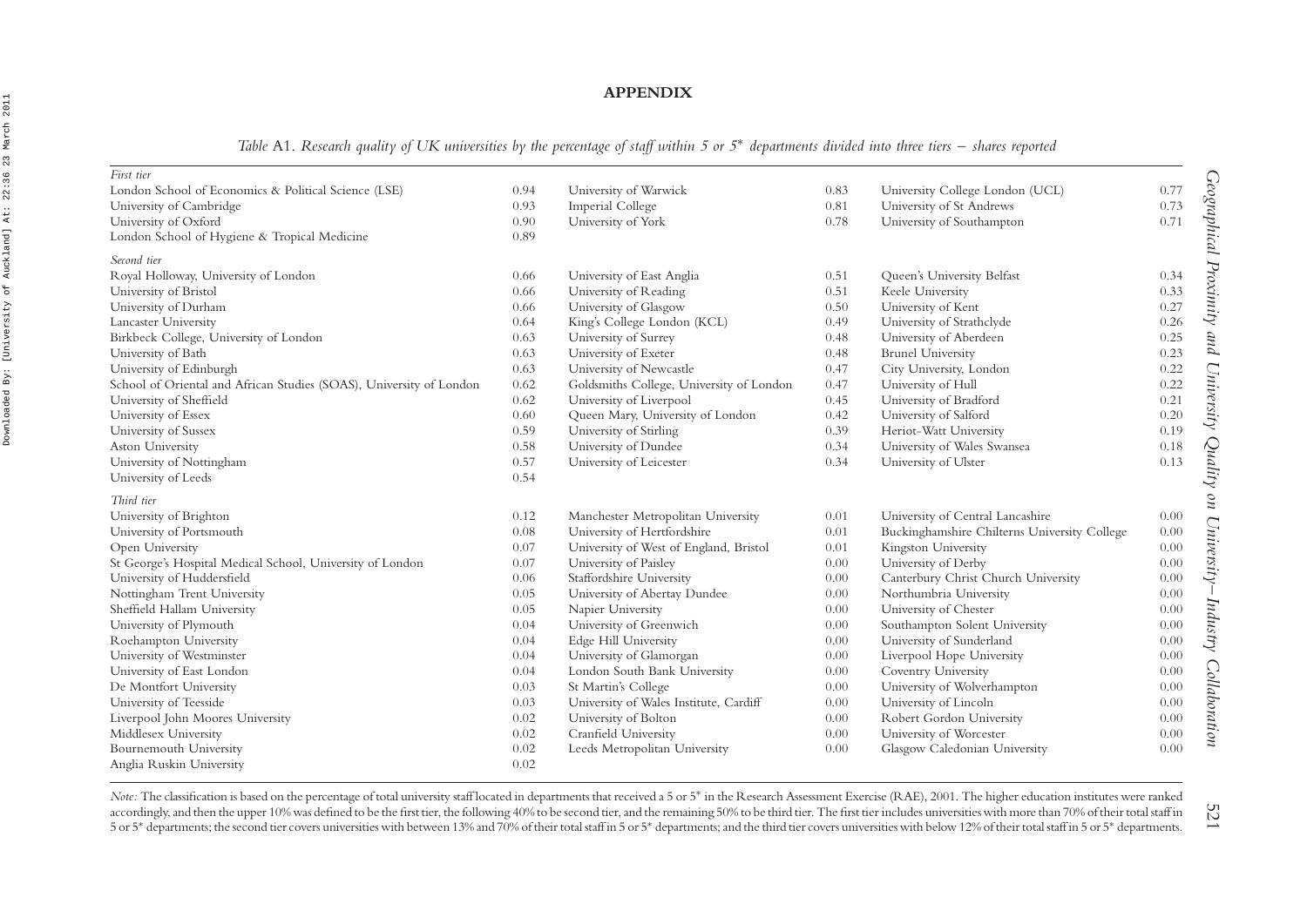#### **NOTES**

- 1. This is not to say that these firms do not benefit from university activities, as they may draw on students and other university outputs.
- 2. COHEN and LEVINTHAL (1990, p. 128) define absorptive capacity as the 'ability to recognize the value of new information, assimilate it, and apply it to commercial ends'.
- 3. Since the present authors were unable to obtain regional data on Northern Ireland, Northern Ireland firms are excluded from the analysis.
- 4. Several other regional variables were also investigated, including the logarithm of the gross value added in the region and the number of patent applications per 1000 inhabitants in 2002–2004. They are excluded for reasons of multicollinearity. The main results remained virtually unaltered.
- 5. In addition, in the case of Scotland, the authors do not have disaggregated NUTS-2 regional data for R&D intensity. Scotland's national R&D intensity is used in this study for all three of its NUTS-2 regions.

#### **REFERENCES**

- ABRAMOVSKY L., HARRISON R. and SIMPSON H. (2007) University research and the location of business R&D, Economic Journal 117, C114–C141.
- AGRAWAL A. and HENDERSON R. (2002) Putting patent in context: exploring knowledge transfer at MIT, Management Science 48, 44–60.
- ARUNDEL A. and GEUNA A. (2004) Proximity and the use of public science by innovative European firms, Economics of Innovation and New Technologies 13, 559–580.
- ASHEIM B. J. and GERTLER M. S. (2004) The geography of innovation: regional innovation systems, in FAGERBERG J., MOWERY D. and NELSON R. R. (Eds) The Handbook of Innovation, pp. 291–317. Oxford University Press, Oxford.
- BATHELT H., MALMBERG A. and MASKELL P. (2004) Clusters and knowledge: local buzz, global pipelines and the process of knowledge creation, Progress in Human Geography 28, 31–56.
- BEISE M. and STAHL H. (1999) Public research and industrial innovations in Germany, Research Policy 28, 397-422.
- BOK D. (2003) Universities in the Marketplace. Princeton University Press, Princeton, NJ.
- BOSCHMA R. A. (2005) Proximity and innovation: a critical assessment, Regional Studies 39, 61–74.
- BRAUNERHJELM P. (2008) Specialization of regions and universities: the new versus the old, Industry and Innovation 15, 253–275.
- BRESCHI S. and LISSONI F. (2001) Knowledge spillovers and local innovation systems: a critical survey, Industrial and Corporate Change 10, 975–1005.
- BROWN J. S. and DUGUID P. (2000) The Social Life of Information. Harvard Business School Press, Boston, MA.
- CHARLES D. (2006) Universities as key knowledge infrastructures in regional innovation systems, Innovation 19, 117–130.
- CHESBROUGH H., VANHAVERBEKE W. and WEST J. (Eds) (2006) Open Innovation: Researching a New Paradigm. Oxford University Press, Oxford.
- COHEN W. M. and LEVINTHAL D. A. (1990) Absorptive capacity: a new perspective of learning and innovation, Administrative Science Quarterly 35, 128-152.
- COHEN W. M., NELSON R. R. and WALSH J. (2002) Links and impacts: the influence of public research on industrial R&D, Management Science 48, 1–23.
- COOKE P. (2001) Regional innovation systems, clusters, and the knowledge economy, Industrial and Corporate Change 10, 945–974.
- D'ESTE P. and PATEL P. (2007) University–industry linkages in the UK: what are the factors underlying the variety of interactions with industry?, Research Policy 36, 1295-1313.
- DASGUPTA P. and DAVID P. (1994) Towards a new economics of science, Research Policy 23, 487–522.
- DEPARTMENT OF TRADE AND INDUSTRY (DTI) (2005a) Sample Design in the UK. CIS4. DTI, London.
- DEPARTMENT OF TRADE AND INDUSTRY (DTI) (2005b) UK Innovation Survey. DTI, London.
- DRUCKER S. and PURI M. (2005) On the benefits of concurrent lending and underwriting, Journal of Finance 60, 2763–2799.
- FABRIZIO K. (2006) The use of university research in firm innovation, in CHESBROUGH H., VANHAVERBEKE W. and WEST J. (Eds) Open Innovation; Researching a New Paradigm, pp. 134–160. Oxford University Press, London.
- FELDMAN M. P. (1994) The Geography of Innovation. Kluwer, Amsterdam.
- FLEMING L. and SORENSON O. (2004) Science as a map in technological search, Strategic Management Journal 25, 909–928.
- FONTANA R., GEUNA A. and MATT M. (2006) Factors affecting university–industry R&D projects: the importance of searching, screening and signalling, Research Policy 35, 309-323.
- GARCIA-ARACIL A. and FERNANDEZ DE LUCIO I. (2008) University–industry interactions in a peripheral European region: an empirical study of Valencia firms, Regional Studies 42, 215–227.
- GERTLER M. (2001) Best practice: geography, learning and the institutional limits to strong convergence, Journal of Economic Geography  $1, 5-26$ .
- GERTLER M. S. (1995) 'Being there': proximity, organization, and culture in the development and adoption of advanced manufacturing technologies, Economic Geography 71, 1–26.
- GODDARD J. and CHATTERTON P. (1999) Regional development agencies and the knowledge economy: harnessing the potential of universities, Environment and Planning C 17, 685–699.
- HENDERSON R., JAFFE A. and TRAJTENBERG M. (1998) Universities as a source of commercial technology: a detailed analysis of university patenting, 1965-1988, Review of Economics and Statistics 80, 119-127.